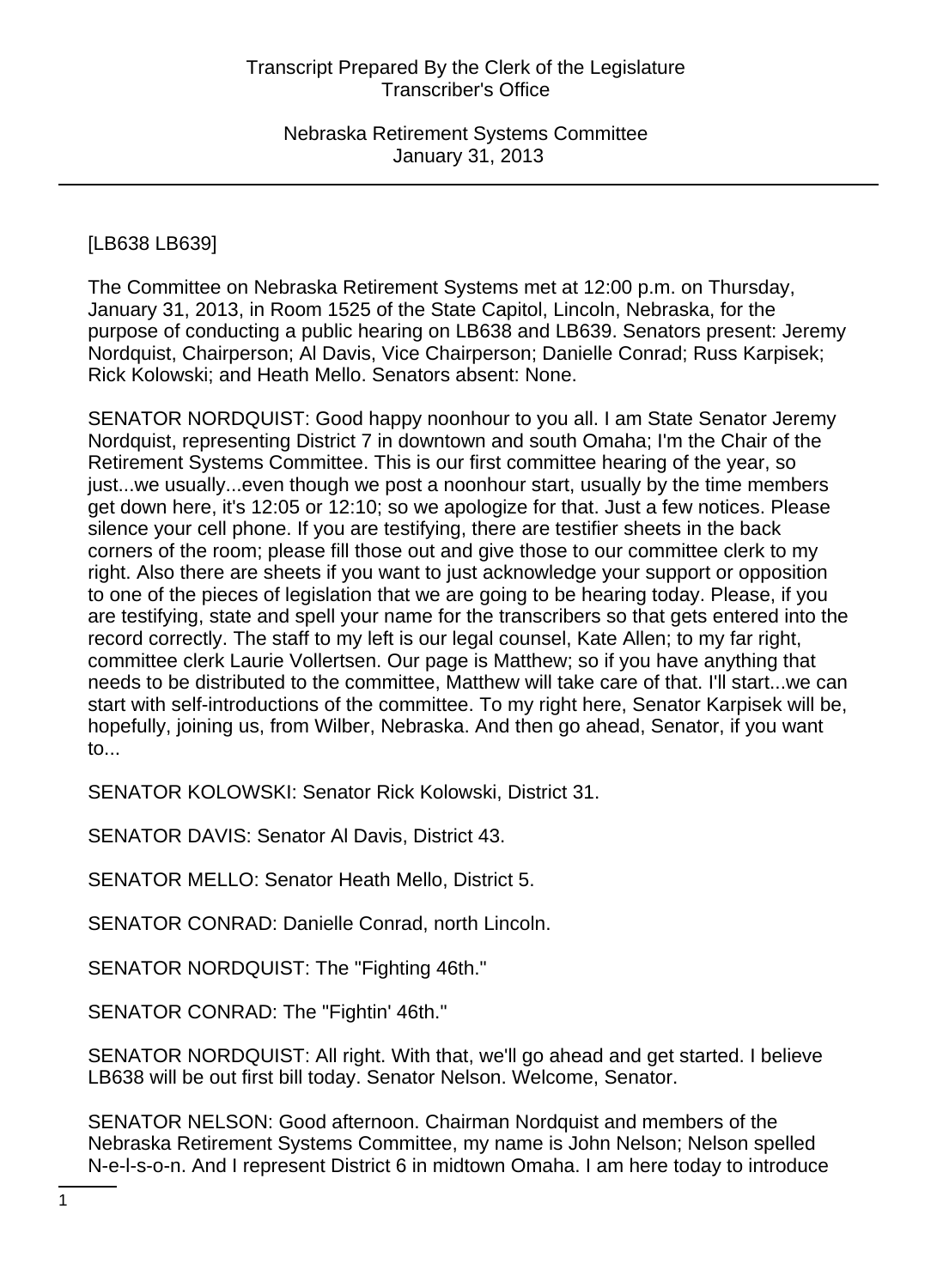Nebraska Retirement Systems Committee January 31, 2013

LB638 and LB639. LB638 creates a cash balance benefit in the school employment retirement plan for new school employees, and LB639 transfers new judges and State Patrol members into the state employees cash balance plan. Neither of these bills would change the benefits of current members of the three existing defined benefit plans. These bills are similar but not identical to LB679 and LB680 introduced by Senator Lavon Heidemann in 2011. For example, my LB638 leaves the new school employee contribution rate unspecified. We would explore the possibility of keeping that number below 9.78 percent. The bills also increase the Public Employees Retirement Board from 8 members to 12 members. I'm not a retirement expert, and this is new territory for me; but it is important that the state of Nebraska and the Nebraska Retirement Systems Committee consider options to address the funding challenges experienced by the three existing state defined benefit plans. I believe we need to have a discussion about the long-term sustainability of Nebraska's defined benefit plans and implement fundamental reforms that will help our state and public employees alike. For state and county employees, the Legislature established cash balance plans to provide a reasonable and adequate retirement system while minimizing the risk of funding shortfalls affecting the employee, the employer, and the taxpayer. Those plans have not required additional state contributions even in these recent years. The same cannot be said for the defined benefit plans. LB638 and LB639 do not attempt to address the actuarially required contributions for the current plans in the short term. I'm aware that Senator Nordquist has been working with the respective groups to discuss alternatives to keep those plans healthy. Still, my understanding is that those changes concentrate on retaining a defined benefit system for all three plans. The discussion about public employees retirement should consider other alternatives such as enacting a cash balance benefit for new employees. Once a program exists, the law clearly prevents us from changing the benefit structure for current employees as a protection for public employees in state and local government. With that challenge, it requires policymakers to take a long-term view of these issues. Just last year Kansas created a cash balance tier for most of its new state employees and has mentioned Nebraska's cash balance plans for state and county employees are working quite well. These bills would expand that system to a broader base for new public employees. Organizations within Nebraska are concerned about not just the present retiring funding challenge but future liabilities. According to the Lincoln Independent Business Association, Nebraska's three public defined benefit plans have an unfunded liability of more than \$2 billion. Additionally, Nebraska's pension funding is still suffering from more than \$1 billion of investment losses in 2008. Because economic downturns are cyclical, our commitment to defined benefit plans is really unsustainable in the long run. Placing new school employees, judges, and State Patrol members on cash balance plans will grant these civil servants a solid retirement plan while removing significant pressure on the state to increase funding for defined benefit pensions. These bills will increase the portability of our civil servants' retirement plans. Under cash balance plans, employees can more easily roll over full retirement accounts into an IRA or retain full lump-sum amounts. And this is especially helpful for more-mobile civil servants like noncertified school employees such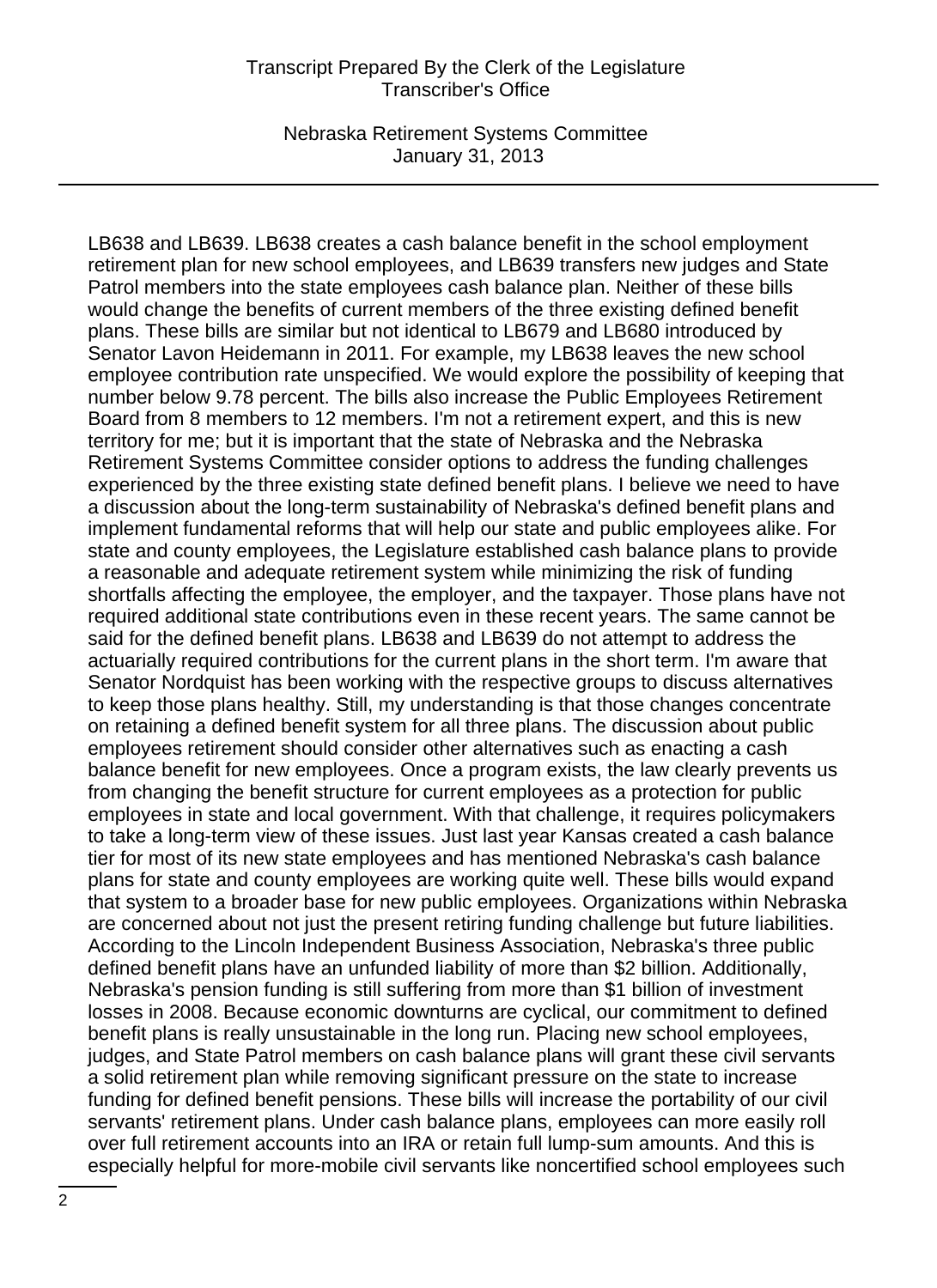Nebraska Retirement Systems Committee January 31, 2013

as bus drivers and cooks. And under a cash balance plan, public employers could offer higher salaries on the front end rather than withhold money for higher retirement benefits on the back end. This will help attract quality young employees who may be in need of paying off tens of thousands of dollars in student loans. Finally, cash balance plans offer a solid retirement benefit and feasible administration. Because we propose a minimum interest credit rate of 5 percent, employees' retirement accounts will grow each year. Also, investments are professionally managed, which removes risk from the employee. With that, I'd be happy to take any questions. And I would look forward to working with your legal counsel and NPERS to address other questions that may arise. [LB638 LB639]

SENATOR NORDQUIST: Thank you. [LB638 LB639]

SENATOR NELSON: Thank you, Mr. Chairman. [LB638 LB639]

SENATOR NORDQUIST: Thank you, Senator Nelson. Questions from the committee? Well, seeing...seeing none. Do you want to submit that testimony as opening on both bills, or...? That's...would that be fine? [LB638 LB639]

SENATOR NELSON: Yes, I have combined it. I mean... [LB638 LB639]

SENATOR NORDQUIST: Okay. That's... [LB638 LB639]

SENATOR NELSON: ...there are...the teachers retirement is... [LB638 LB639]

SENATOR NORDQUIST: Sure. [LB638 LB639]

SENATOR NELSON: ...somewhat different, but... [LB638 LB639]

SENATOR NORDQUIST: Yeah. [LB638 LB639]

SENATOR NELSON: They're in the one bill. The state judges and the State Patrol are in the other. And that bill, really, goes to transfer to NPERS. [LB638 LB639]

SENATOR NORDQUIST: Yep. So we won't call you up then to reopen, and we'll just...but we will start with...we will do supporter...or proponent and opponent testimony on LB638, and then we'll move to proponent and opponent on the other one. But we'll count that as your opening for both, then. [LB638 LB639]

SENATOR NELSON: Thank you very much. [LB638 LB639]

SENATOR NORDQUIST: Yep. Great. So with that, we will take proponent testimony on LB638. Any proponent testimony on LB638? Seeing none, we'll move to opponent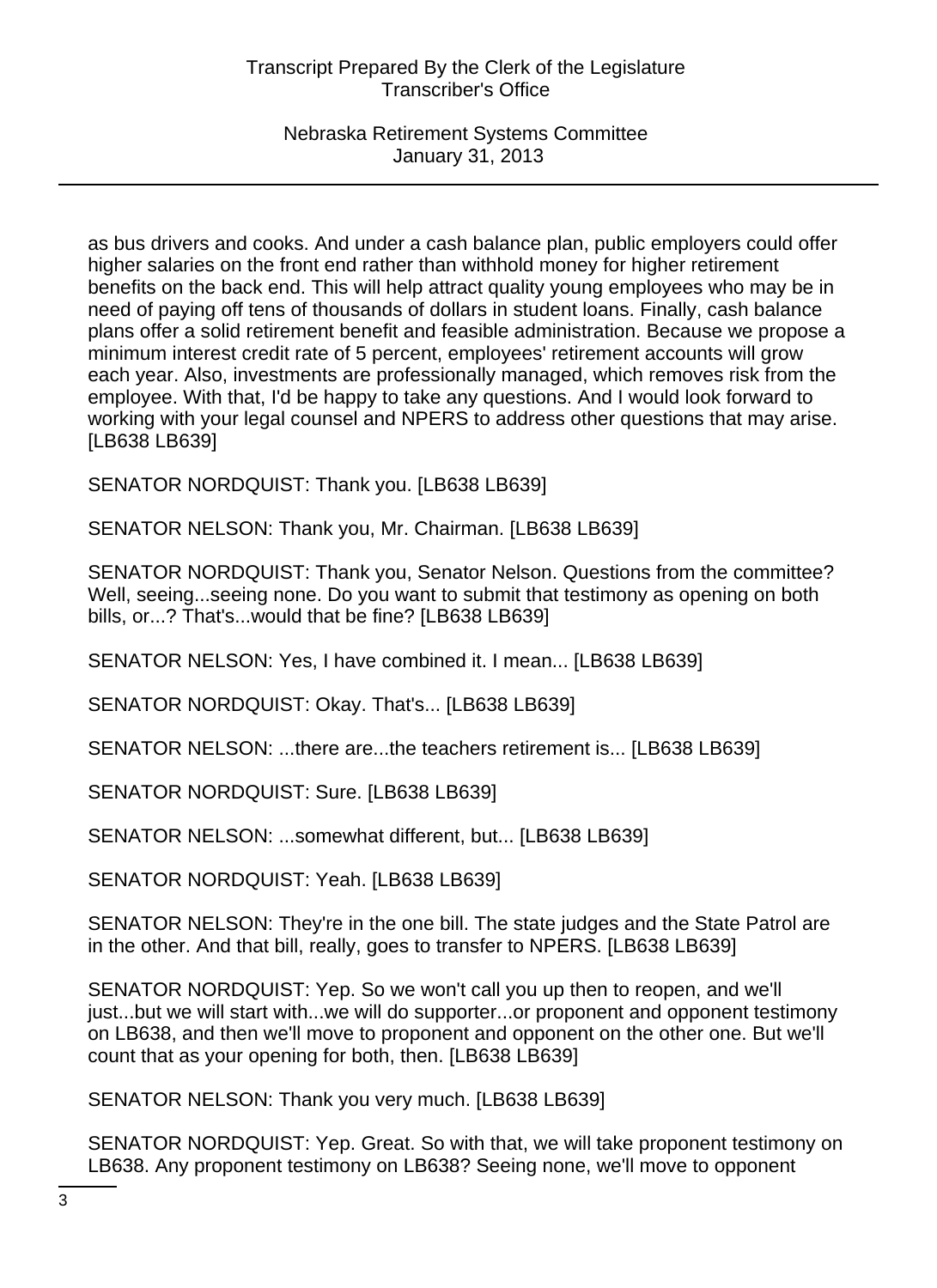testimony on LB638. Welcome. [LB638]

JASON HAYES: (Exhibit 2) Good afternoon, Chairman Nordquist and members of the Retirement Committee. For the record, my name is Jason Hayes; that's spelled J-a-s-o-n H-a-y-e-s; and I represent the 28,000 members of the Nebraska State Education Association. NSEA strongly opposes LB638. I think everyone in this room recognizes the fact that this year the Legislature needs to make changes to the school employees retirement plan in order to maintain its financial soundness. We do not disagree with this assessment. However, switching completely from the current defined benefit plan to a cash balance benefit is a significant move that abandons an important and longstanding component of a school district's recruiting tool, a tool that is used to encourage the best and the brightest teachers to stay in Nebraska rather than seeking jobs elsewhere. The current defined benefit plan recognizes in the formula benefit the concept of longevity. As a factor in the benefit, service years worked by an employee help to increase the final monthly benefit received by the school employee upon retirement: the longer an employee works for the school district, the greater the resulting benefit received. We believe this is a strong incentive encouraging teachers in the state to remain in the profession rather than seeking other jobs outside of education midway into their career. It is not uncommon in today's job market for such career changes to occur. The Bureau of Labor Statistics reports that people born between 1957 and 1964 held an average of 11 jobs from ages 18 to 44. Of these, 25 percent held 15 jobs or more, while 12 percent held 4 jobs or less. Rewarding longevity is one incentive not encapsulated within a cash balance benefit-type plan. A cash balance benefit employee such as, let's say, a state employee, has little incentive, from a pension perspective, to continue long employment with the state. There is no recognition of longevity in the final benefit received. The state's current cash balance benefit is little more than a savings account with a 5 percent annual return. That being said, the school employees retirement plan does need changes, and we welcome the fact that Senator Nelson is also seeking solutions to this issue. As the committee will hear testimony next week, there is an alternative to LB638. It is a sensible solution that, if passed, will make relatively minor changes to the current defined benefit plan to address these funding issues. It will help strengthen the defined benefit plan without eliminating the formula incentive for longevity. We believe most Nebraskans want a good school retirement plan that will provide stability and certainty to those who have dedicated their lives to teaching our children. We really want these educators to focus on their students' daily lesson plans rather than worrying about how they will provide for themselves upon retirement. That is really the bottom line that we hope will be addressed next week when the committee takes up a discussion on LB553. Thank you for your time. [LB638]

SENATOR NORDQUIST: Thank you, Jason. We'll take questions from the committee. Any at this time? Oh, go ahead, Senator Kolowski. [LB638]

SENATOR KOLOWSKI: Thank you very much, Mr. Chairman. Jason, as an example,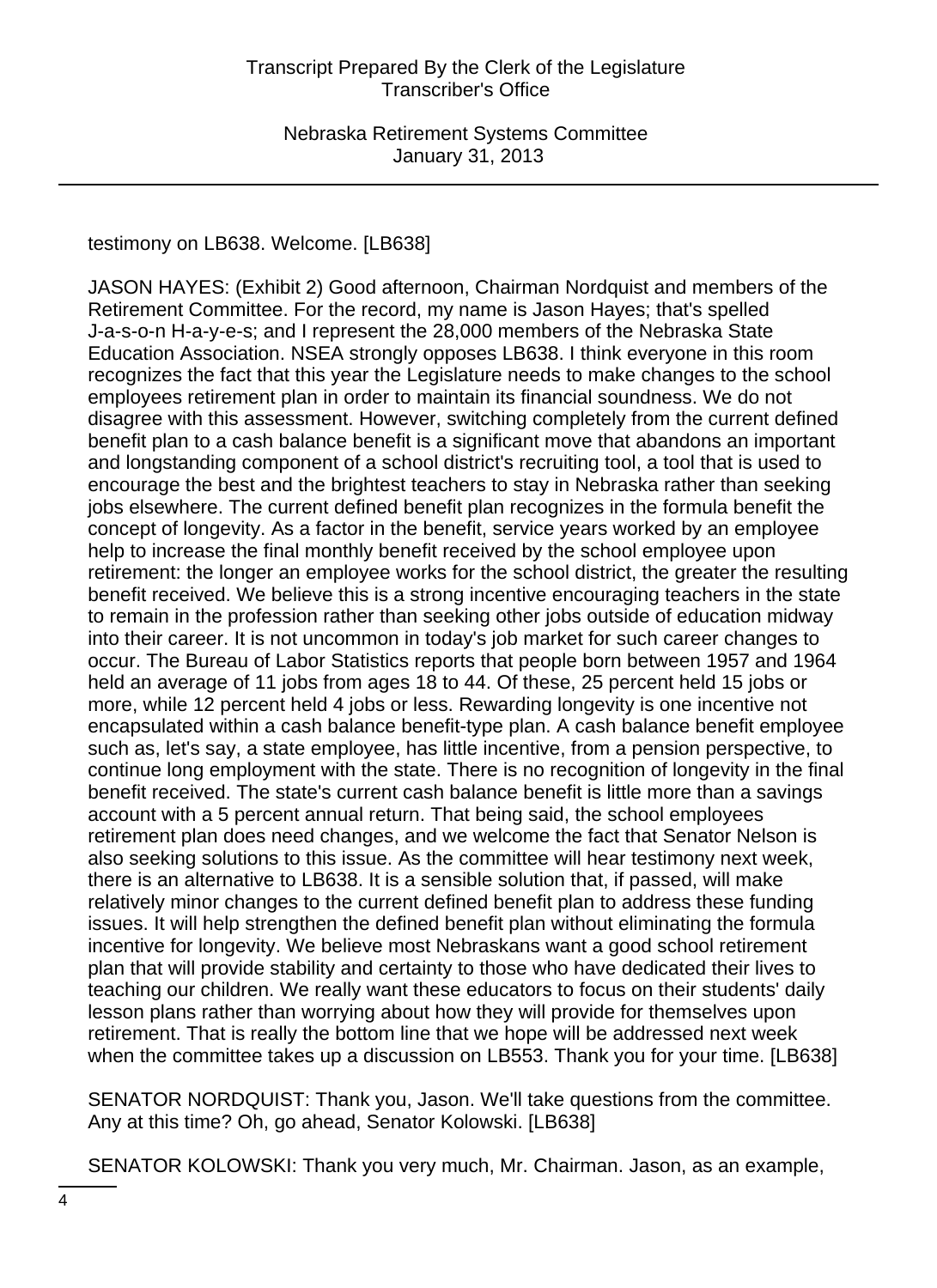I'm a retired educator... [LB638]

JASON HAYES: Um-hum. [LB638]

SENATOR KOLOWSKI: ...as I am. And the differences in my benefit on a monthly basis would end up being what? How would that be hurt by the proposed plan that you're talking about, compared to where...the defined plan that I retired from? [LB638]

JASON HAYES: Well, I, you know, it's difficult to look at...you'd have to have specific employees...two different employees that go through the system. But just in, you know, focusing on my testimony, in terms of longevity, that...you know, certainly, in a cash balance plan, the longer that you'd work, you'd be making more contributions; and on that, you'd, you know, typically get a 5 percent rate of return on that. But in terms of actually having an employee, say, you know, when they get to maybe be 45, if they feel stress with the job or they're thinking about changing careers, it's a huge loss for them to leave the school employees retirement plan because they would lose their employer match as well as, certainly, any final benefit that they would receive on it. I mean, they would basically be pulling out their employee contribution and rolling that over to something else. And so that is...that disincentive to leaving their job, you know, we believe is huge in getting those teachers to stay in the education system in the state. [LB638]

SENATOR KOLOWSKI: Okay. [LB638]

JASON HAYES: But... [LB638]

SENATOR KOLOWSKI: Not quite sure if I understand that. [LB638]

JASON HAYES: Um-hum. [LB638]

SENATOR KOLOWSKI: But let's use that as an example. If at 45 I'd left education, I would have had 20...early 20 years... [LB638]

JASON HAYES: Um-hum. [LB638]

SENATOR KOLOWSKI: ...in there, 20-22 years, at that time. That is still...I can still draw upon that upon retirement age. So what...that didn't go away, in my past, as far as my security of having some...those years in place. But I'm not adding to it... [LB638]

JASON HAYES: Um-hum. [LB638]

SENATOR KOLOWSKI: ...from 45 on if I went to be an accountant someplace. [LB638]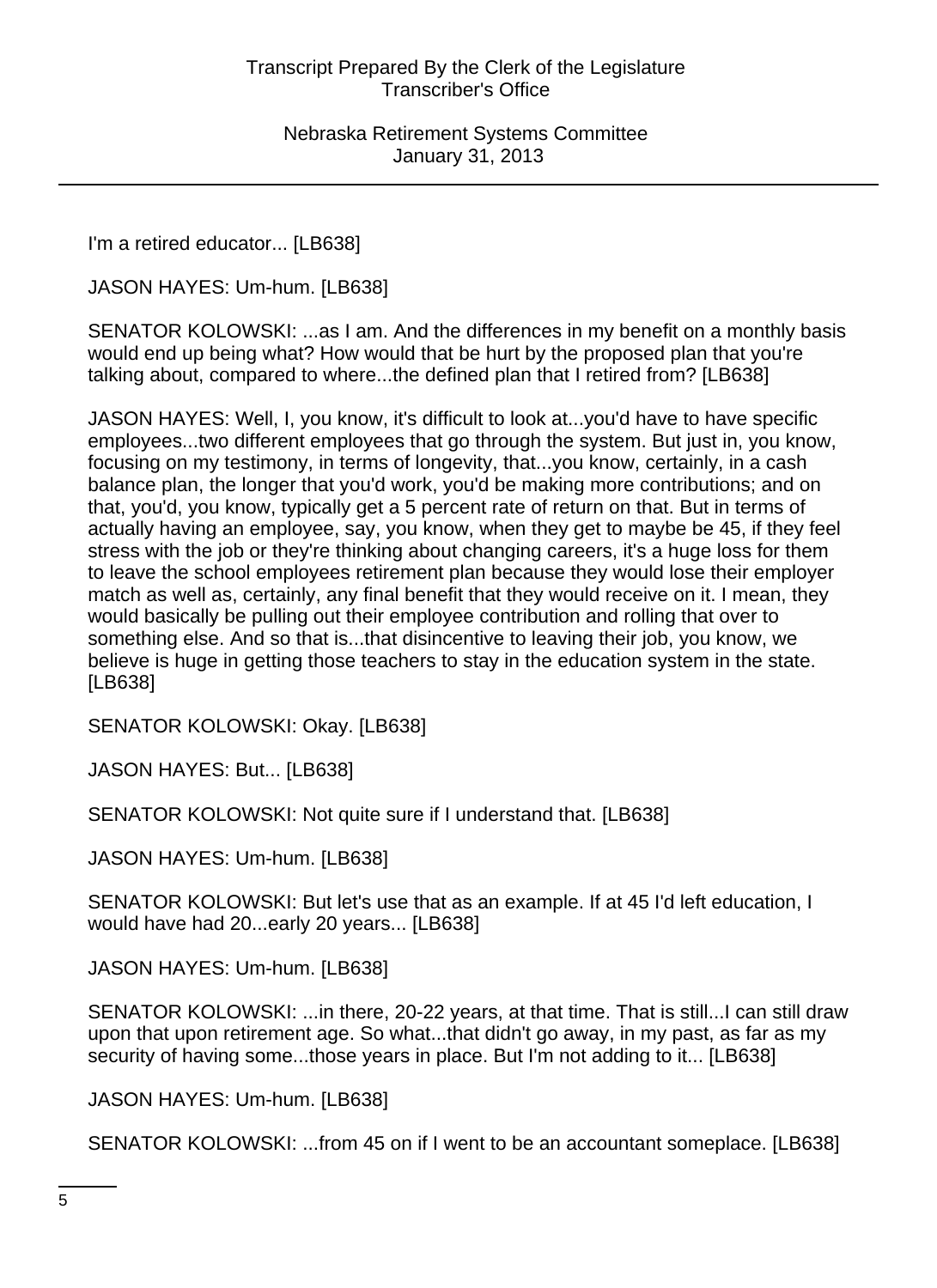JASON HAYES: That's true. You... [LB638]

SENATOR KOLOWSKI: So what...tell me... [LB638]

JASON HAYES: You could... [LB638]

SENATOR KOLOWSKI: Again, clarify... [LB638]

JASON HAYES: Um-hum. [LB638]

SENATOR KOLOWSKI: ...the disadvantage or advantage for me. [LB638]

JASON HAYES: Okay. I think you're talking about a situation where an employee leaves... [LB638]

SENATOR KOLOWSKI: Um-hum. [LB638]

JASON HAYES: ...and becomes an inactive school plan employee... [LB638]

SENATOR KOLOWSKI: Correct. [LB638]

JASON HAYES: ...takes up a different career, and then comes back at, say, 65 and turns in their application for a benefit. Yes, they could do that, except that, you know, they won't be recognized for any additional years, in that formula. [LB638]

SENATOR KOLOWSKI: Correct. [LB638]

JASON HAYES: You know, that formula is really the key in terms of saying, if you work more service years, that's going to go into a direct equation to getting the final benefit. So it's not that there's a complete penalty for leaving a job and switching careers, it's just that there's...in a cash balance plan, when you're really comparing the two, there's no incentive for having that employee...I mean, with the cash balance plan, in the same example, there's no thought to an employee of, well, you know, why should I continue teaching; I can take another job, I can take my full amount out. Whereas the ability of staying in the school plan and having those service years accumulate are huge in terms of what the final benefit that that employee will receive. So... [LB638]

SENATOR KOLOWSKI: There, I wasn't talking about taking anything out until I was retirement age, like... [LB638]

JASON HAYES: Right. [LB638]

SENATOR KOLOWSKI: ...you...I mean, I understand... [LB638]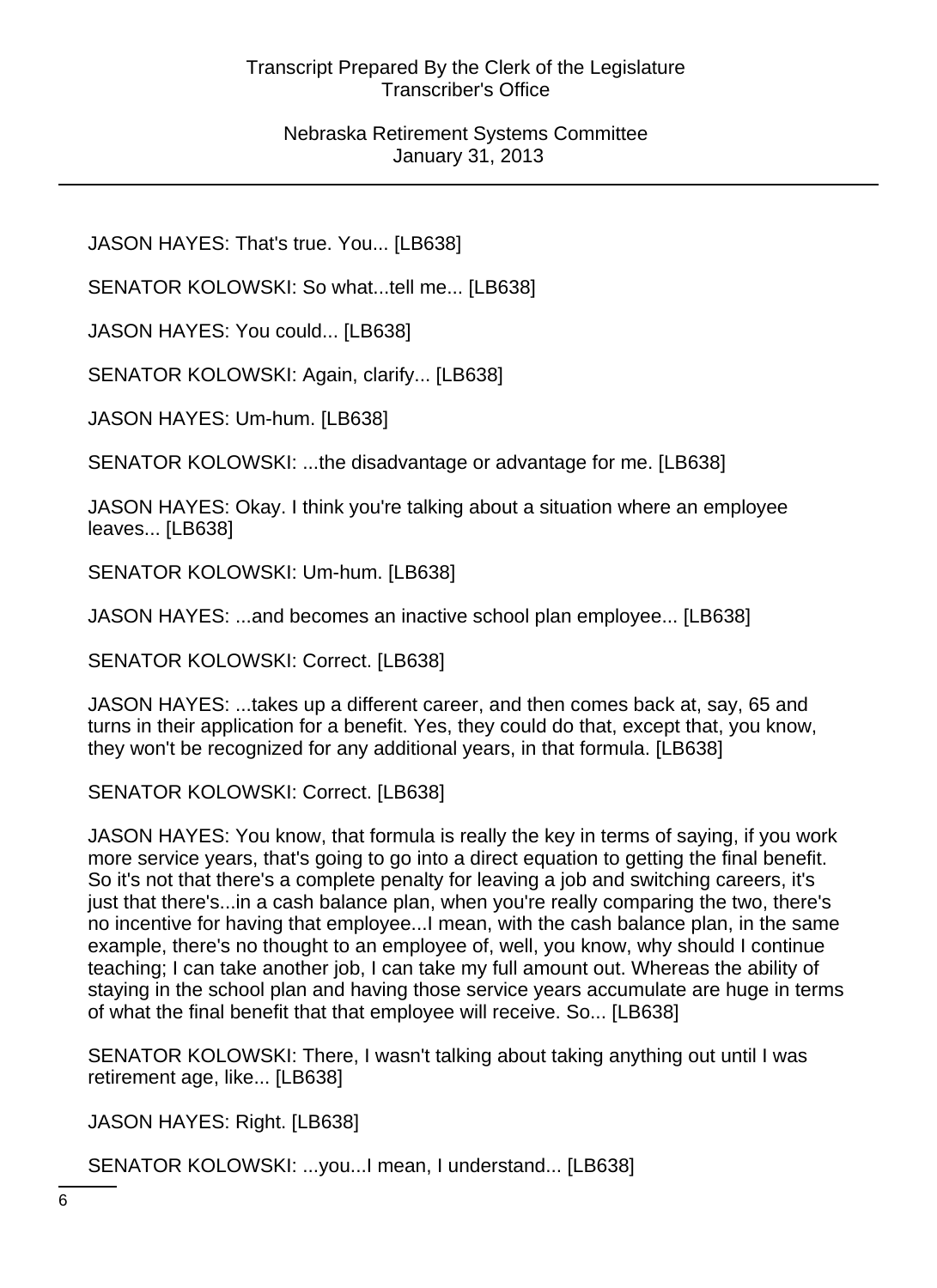JASON HAYES: Um-hum. [LB638]

SENATOR KOLOWSKI: ...that is accessible if you wanted to take your money out of that plan, and then you wouldn't have that to fall back on in later years... [LB638]

JASON HAYES: Yeah. [LB638]

SENATOR KOLOWSKI: ...in life. But I'm still not seeing the difference, what you're talking about. [LB638]

JASON HAYES: Well, in terms of just...I mean, I guess you'd have to look at Employee A and Employee B under both systems, what is the final monthly benefit that they would receive. And, of course, you'd have to...I mean, it's hard to calculate that. I guess, you know, we could certainly put together some numbers, in terms of what an average employee typically receives, and run those. I'd be happy to get that to the committee later or, you know, include that in my testimony next week. But, you know, it's significantly a lower benefit just from the standpoint of that total amount that's contributed by the employee and employer... [LB638]

SENATOR KOLOWSKI: Sure. [LB638]

JASON HAYES: ...is only...only grows at 5 percent. [LB638]

SENATOR KOLOWSKI: Right. [LB638]

JASON HAYES: So maybe we can do a little bit more work on that for you. [LB638]

SENATOR KOLOWSKI: Yeah, I'm...maybe I'm not making myself clear either. But I'll be glad to talk to you. [LB638]

JASON HAYES: Okay. [LB638]

SENATOR KOLOWSKI: Thank you. [LB638]

SENATOR NORDQUIST: All right. Thank you. Senator Davis. [LB638]

SENATOR DAVIS: You heard Senator Nelson say that moving to this type of plan would permit higher salaries to be paid to beginning teachers. Assuming there were resources available, have you looked at that? Is that a possibility? [LB638]

JASON HAYES: Well, I guess I'd have to look at the numbers. I mean, the suggestion...I mean, I think really what Senator Nelson is saying is that if you're putting less money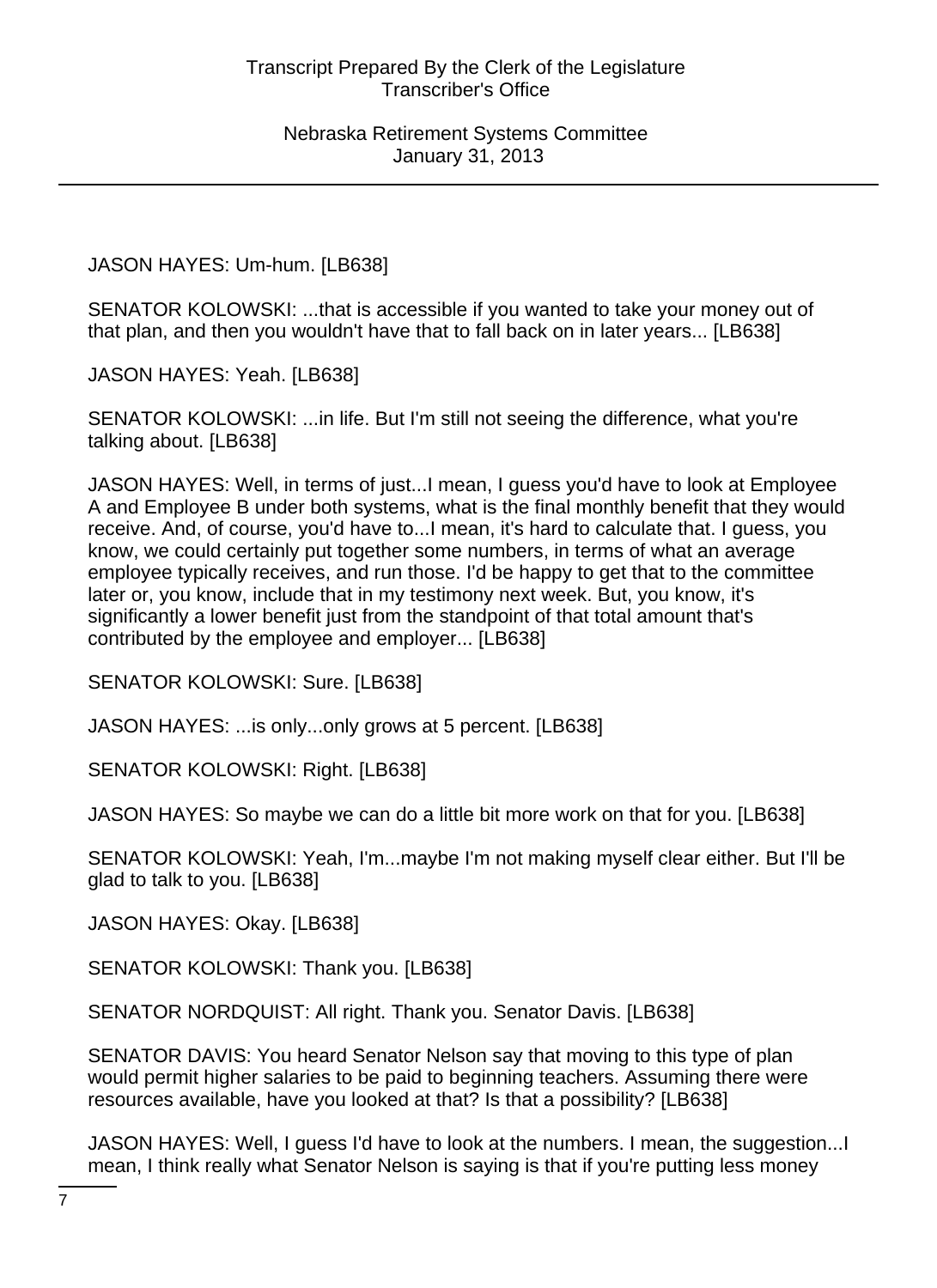Nebraska Retirement Systems Committee January 31, 2013

into a retirement plan, then you could take that same amount of money and put it into their paycheck and...or perhaps a lower contribution rate. I think that the problem with that is that under the defined benefit plan that we currently have, I mean, there are some major funding issues which, you know, we'll talk about next week that LB553 addresses. I would think that, given those funding issues, that how a new cash balance component would have to work in this state would be that additional money that school districts would save would then have to be diverted into the defined benefit plan to cover the expenses. It...because a defined benefit plan is kind of like a life insurance policy; it's just that you get a benefit when you retire, instead of dying. And so if you take new employees coming into the plan, out of the system, then that money that was coming in needs to be made up through some other source. And I think that the way that this would have to be done with a new cash balance plan would be to have the school districts take that additional money and put it into the existing defined benefit plan to cover the cost. I'm not discounting the fact that that may happen over time, but I think initially there wouldn't be savings, because the money would have to be diverted into the defined benefit plan. And that's just...that's my thought on that. [LB638]

SENATOR DAVIS: Thank you. [LB638]

SENATOR NORDQUIST: All right. Thank you. And, Jason, you kind of hit on the question that I was going to ask, because you've spent so many years working on retirement issues, and, you know, many of these promises, obviously, were made well before you started and even before... [LB638]

JASON HAYES: Um-hum. [LB638]

SENATOR NORDQUIST: ...I followed you at the Retirement Committee staff. But, you know, defined benefit plans are, you know, an intergenerational promise, obviously. [LB638]

JASON HAYES: Um-hum. [LB638]

SENATOR NORDQUIST: And as you said, you still have that unfunded liability. Now, this bill doesn't take us to a DC plan where we're all of a sudden cutting off contributions into the pool. [LB638]

JASON HAYES: Um-hum. [LB638]

SENATOR NORDQUIST: And that would create an instant problem. But it still does nothing to address our long-term liability. And correct me if I'm wrong: so if we have...our actuary says our teachers plan has a \$2.2 billion unfunded liability... [LB638]

JASON HAYES: Um-hum. [LB638]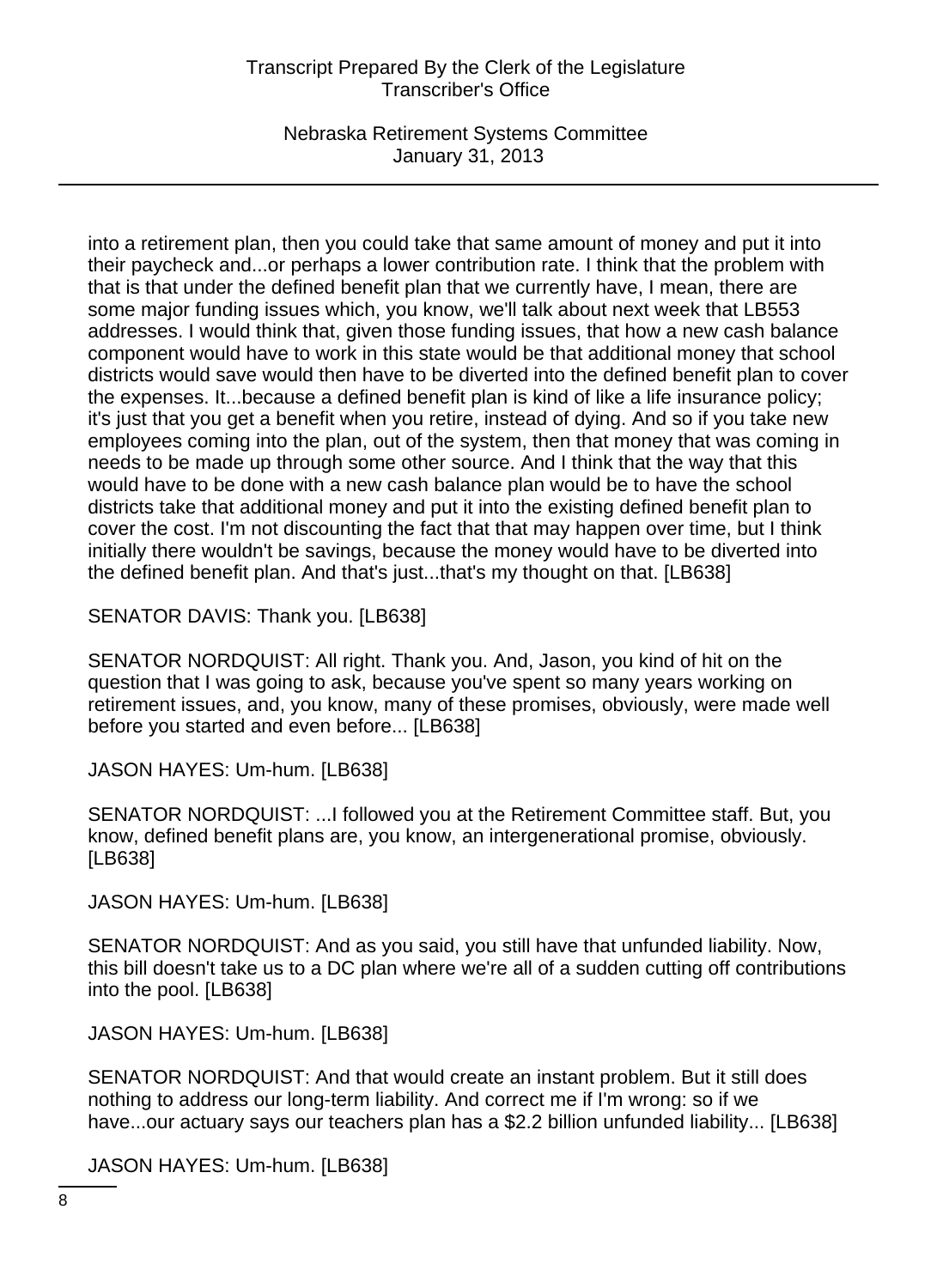SENATOR NORDQUIST: ...which is largely...most of that has accrued since the market downturn of '08 and '09... [LB638]

JASON HAYES: Um-hum. [LB638]

SENATOR NORDQUIST: ...has grown that tremendously. Back in the early 2000s we were near 100 percent funded in this plan. The normal cost, which is the benefits earned in that year and the cost of it, are only...are not much more than, I don't know, maybe, I don't have the exact numbers, 60 to 70 percent of what a new hire coming in is paying on their contribution. [LB638]

JASON HAYES: Um-hum. [LB638]

SENATOR NORDQUIST: So roughly 30-40 percent of their contribution is going to help pay off that unfunded liability. [LB638]

JASON HAYES: Right. [LB638]

SENATOR NORDQUIST: So now if we're saying, well, that's no longer going to pay that off, you're going to keep yours...while it's all pooled and managed together, you still have, essentially, your own little account here... [LB638]

JASON HAYES: Um-hum. [LB638]

SENATOR NORDQUIST: ...and all of your money is going there... [LB638]

JASON HAYES: Yeah. And I think... [LB638]

SENATOR NORDQUIST: ...where do we come up with the money to pay that...? [LB638]

JASON HAYES: And, of course, you know, the concept of the exclusive benefit role... [LB638]

SENATOR NORDQUIST: Yeah. [LB638]

JASON HAYES: ...comes into play... [LB638]

SENATOR NORDQUIST: Um-hum. [LB638]

JASON HAYES: ...a little bit. I think the jury is still out with regard to cash balance plans... [LB638]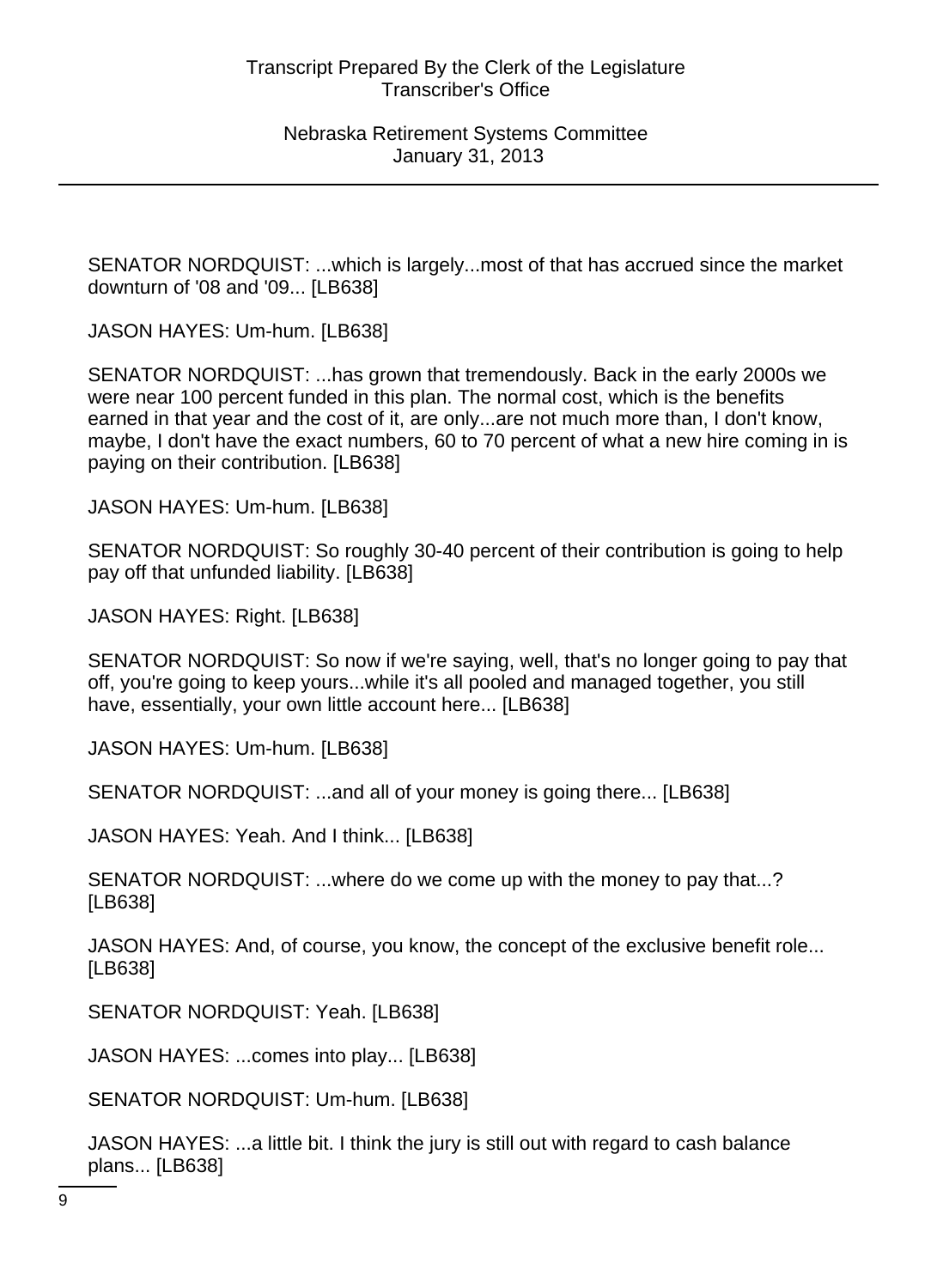SENATOR NORDQUIST: That's true. [LB638]

JASON HAYES: ...because it's a hybrid defined benefit plan... [LB638]

SENATOR NORDQUIST: Um-hum. [LB638]

JASON HAYES: ...so the IRS may allow some, you know, commingling... [LB638]

SENATOR NORDQUIST: Um-hum. [LB638]

JASON HAYES: ...of both of those options into one plan. But at the same time, that money that's being contributed by the employee and the employer goes into a savings account... [LB638]

SENATOR NORDQUIST: That's right. [LB638]

JASON HAYES: ...goes into an account which shows exactly what's contributed. And so how does money going into the employee's account as an employer and employee contribution, how does that somehow then get used to cover the expenses of the DB plan? [LB638]

SENATOR NORDQUIST: Yeah. Yeah. [LB638]

JASON HAYES: And I think the way that you would have to do it is to increase the employer contribution rate... [LB638]

SENATOR NORDQUIST: Sure. [LB638]

JASON HAYES: ...for the DB plan. [LB638]

SENATOR NORDQUIST: That's right. [LB638]

JASON HAYES: You know, right now it's 101 percent; I think you'd have to raise that maybe up to 104 percent... [LB638]

SENATOR NORDQUIST: Yeah. [LB638]

JASON HAYES: ...to cover that. I don't know if that would necessarily cover what is needed in the funding... [LB638]

SENATOR NORDQUIST: Um-hum. Um-hum. [LB638]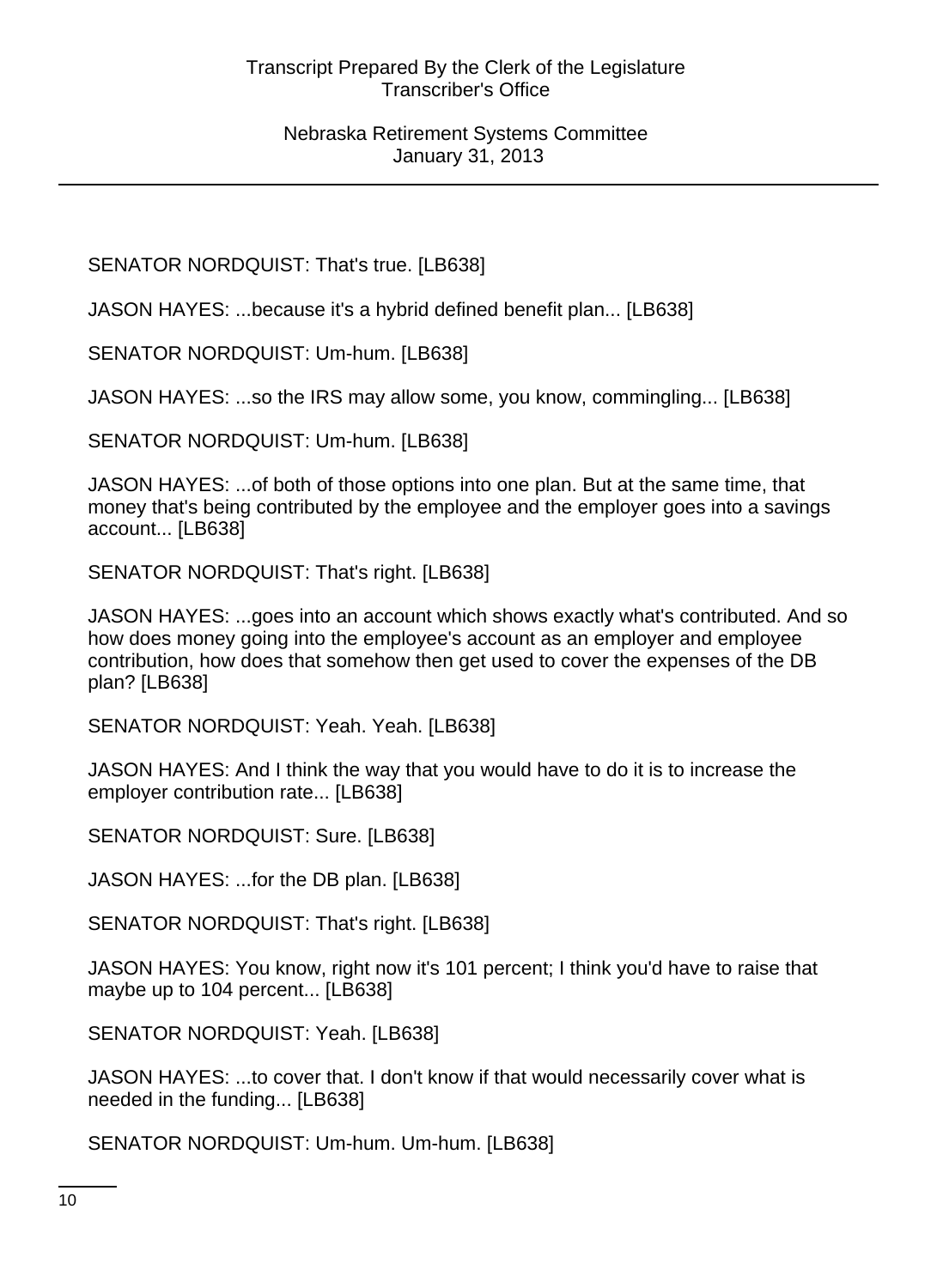JASON HAYES: ...precisely. And, of course, you can look at the liability of the entire plan. I think a better way to look at it just is with regard to the actuarial required contribution on a yearly basis. [LB638]

SENATOR NORDQUIST: Um-hum, that's right. [LB638]

JASON HAYES: You know, this year it's about \$48 million. [LB638]

SENATOR NORDQUIST: Yeah. [LB638]

JASON HAYES: Next year that goes up. You know, those extra dollars that would be taken out of the plan by creating a cash balance benefit would need to then... [LB638]

SENATOR NORDQUIST: Yeah. [LB638]

JASON HAYES: ...somehow go into the defined benefit plan. [LB638]

SENATOR NORDQUIST: That's right. It would either need to be made up by higher employer contributions on the school, state general funds, or raising contributions on current employees, which... [LB638]

JASON HAYES: Um-hum. [LB638]

SENATOR NORDQUIST: ...puts us into legal jeopardy... [LB638]

JASON HAYES: Um-hum. [LB638]

SENATOR NORDQUIST: ...certainly. So... [LB638]

JASON HAYES: You know, I think what, you know... [LB638]

SENATOR NORDQUIST: Yeah. Yeah. [LB638]

JASON HAYES: ...not to get too much into LB553, but... [LB638]

SENATOR NORDQUIST: Yeah. [LB638]

JASON HAYES: ...you know, when you create a second benefit level that's also a defined benefit plan, it's easier to put it into one fund or... [LB638]

SENATOR NORDQUIST: Um-hum. [LB638]

JASON HAYES: ...one amount or...and then basically have that benefit paid out under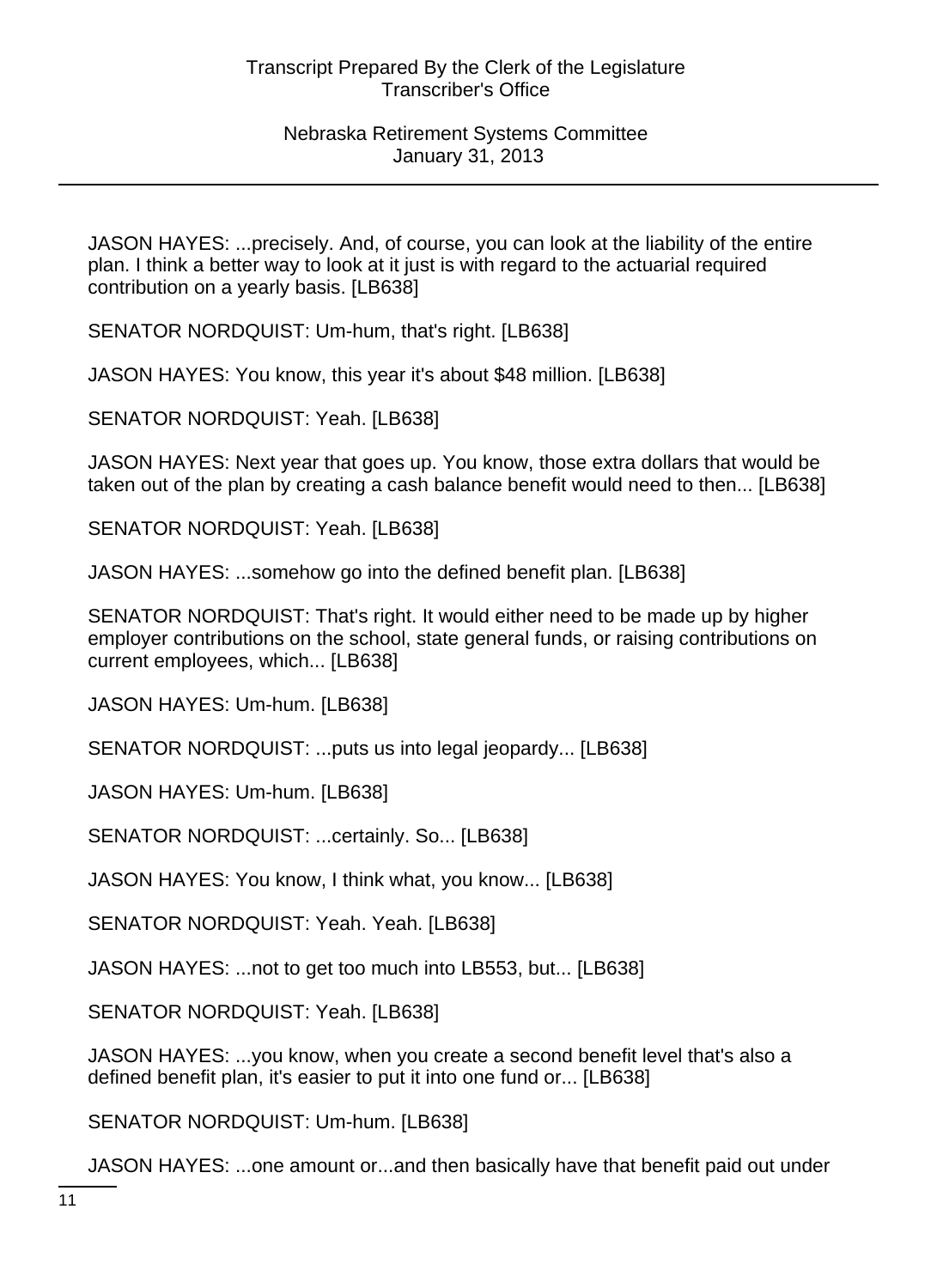two different streams... [LB638]

SENATOR NORDQUIST: Um-hum. [LB638]

JASON HAYES: ...one for the existing and then one for the new employees. [LB638]

SENATOR NORDQUIST: Yeah. Yeah. Right. [LB638]

JASON HAYES: With the cash balance benefit, you're putting that money right into the employee's account... [LB638]

SENATOR NORDQUIST: Um-hum. [LB638]

JASON HAYES: ...and there...I mean, you couldn't assess a charge... [LB638]

SENATOR NORDQUIST: Sure. [LB638]

JASON HAYES: ...to the employee's account to cover the DB... [LB638]

SENATOR NORDQUIST: That's right. [LB638]

JASON HAYES: ...plan, so... [LB638]

SENATOR NORDQUIST: So that liability all has to be made up... [LB638]

JASON HAYES: Right, somehow. [LB638]

SENATOR NORDQUIST: ...somewhat. Senator Conrad. [LB638]

SENATOR CONRAD: Thank you. Hi, Jason. Thank you for your testimony. I just wanted to give you a chance to maybe respond to a more general question based upon your considerable background and expertise in our state's retirement system and now in your new role. But can you talk just a little bit about your understanding of where Nebraska is, say, from a comparative perspective with some other states? And it seems to me that, while we have some work to do and there's always room for improvement, that, really, our systems are quite strong when you look at some of the troubles our sister states and other systems are looking at. If you'd like to respond. [LB638]

JASON HAYES: Well, I don't have any hard numbers in front of me, but just kind of a general...you know, Nebraska is doing quite well. You know, it's...I think we all like to be the best, and to be 100 percent funded would be, you know, a goal to achieve. But I believe the latest actuary report showed 78 percent, and, you know...and 80 percent is typically what...that kind of benchmark that you don't want to go below. And so, you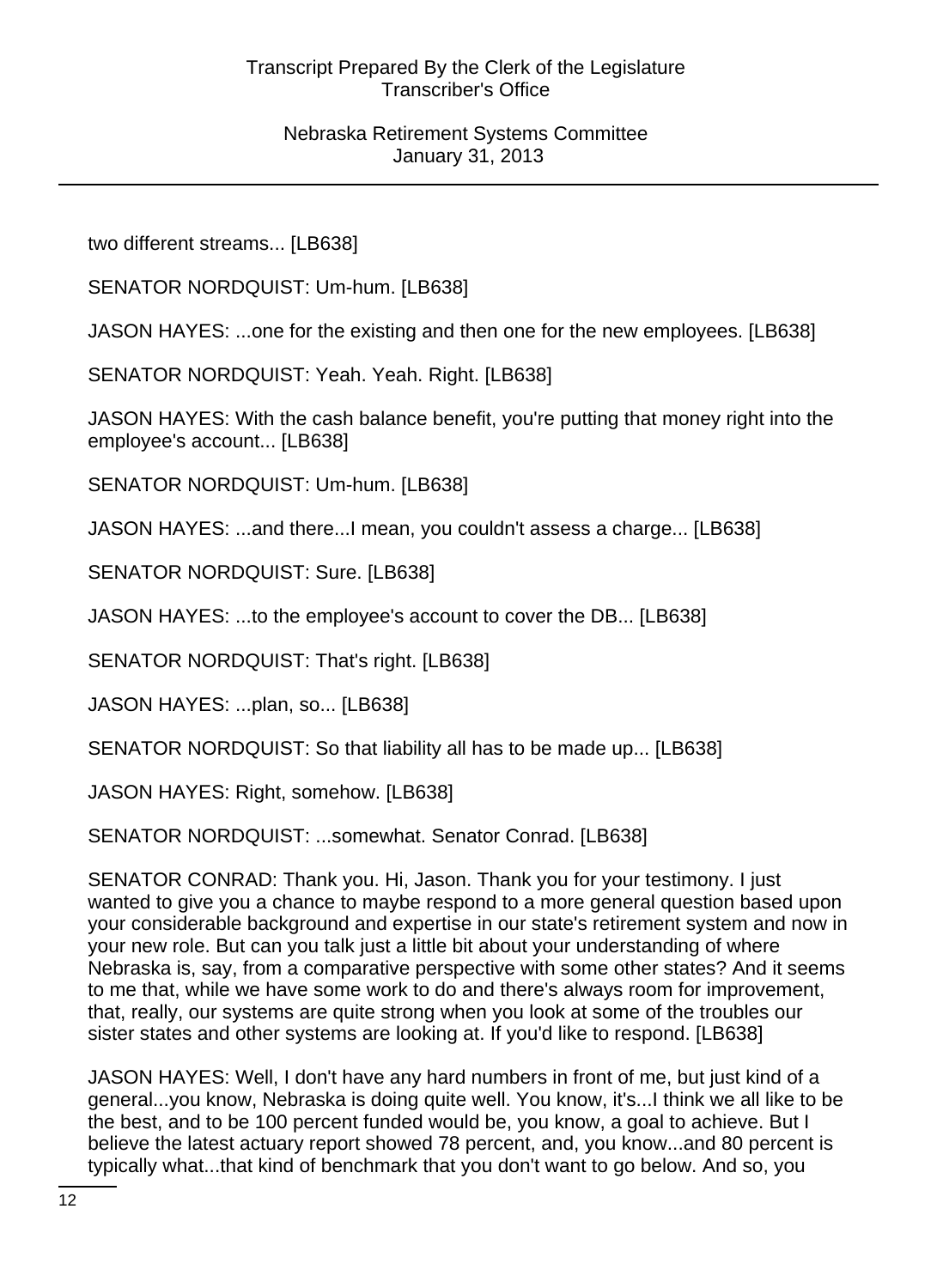know, as I mentioned, it certainly is the time to make changes to the retirement plan to make sure that we get back up above that funding level. Generally, if you compare it to a state like Illinois, I mean, we're doing significantly better. I'd certainly be happy to mention that, you know, some kind of hard, you know, more clear numbers next week. But, you know, by and large I think if a retiree or a school employee, school administrator is listening to this on the Internet or in the audience, they should know that their plan is doing fairly well. But in Nebraska we always set a high level of achievement and a high bar, and we want to make sure that we stay above that level. [LB638]

SENATOR CONRAD: Great. Thank you. [LB638]

SENATOR NORDQUIST: Any other questions from the committee? Seeing none, thank you. [LB638]

JASON HAYES: Okay, thank you. [LB638]

SENATOR NORDQUIST: Any other opponent testimony? Welcome. [LB638]

JOHN JENSEN: Hi. I'm John Jensen, J-o-h-n J-e-n-s-e-n. I'm a retired teacher; I'm a past president of the National Council on Teacher Retirement. And I wanted to definitely oppose this bill. I believe it would not provide an adequate benefit at retirement. A 5 percent return will not do it. If you run a spreadsheet, it'll probably be between a half and two-thirds of a defined benefit plan, what it would do. It would also significantly...because this is the only way the employee can counter this: they would have to work longer. Whether or not the school district wanted them to work longer, they would be working longer. And so it's not just about the money, it's about policy decisions. Do you want something where you're forcing employees to work longer? Number 2: The fact that the bill would allow lump-sum payouts at retirement is, well, it's going to cause people to make poor choices. If they take that lump sum, and I tell you many will, they will spend it way too fast. You cannot predict how long you're going to live. Too many people will go out and buy that Winnebago, and they'll end up poor in a very short order of time. The only really sound way of doing it is to have 100 percent of their money go into an annuity; and I know the annuity would be run by the system itself, so that's good. But the fact is that the lump sums are a bad policy choice. Number 3: It would put Nebraska school districts at a disadvantage when they're trying to recruit new teachers. Nebraska is already 40-some from the, you know, from the top; we're not paying our teachers very well. If you add to that a weak retirement benefit, then all of a sudden teachers will say, "There's plenty of other states where I'm going to make more money and I have a better benefit for retirement." In addition, today school districts--and this has been coming on for probably 10-15 years--they're tending to hire more teachers with experience. Maybe they're coming back into the work force, maybe they're moving here with a spouse, and they join the...they want to teach, and so they might have 10 or 15 years' experience someplace else. Right now, the ability for that teacher is to buy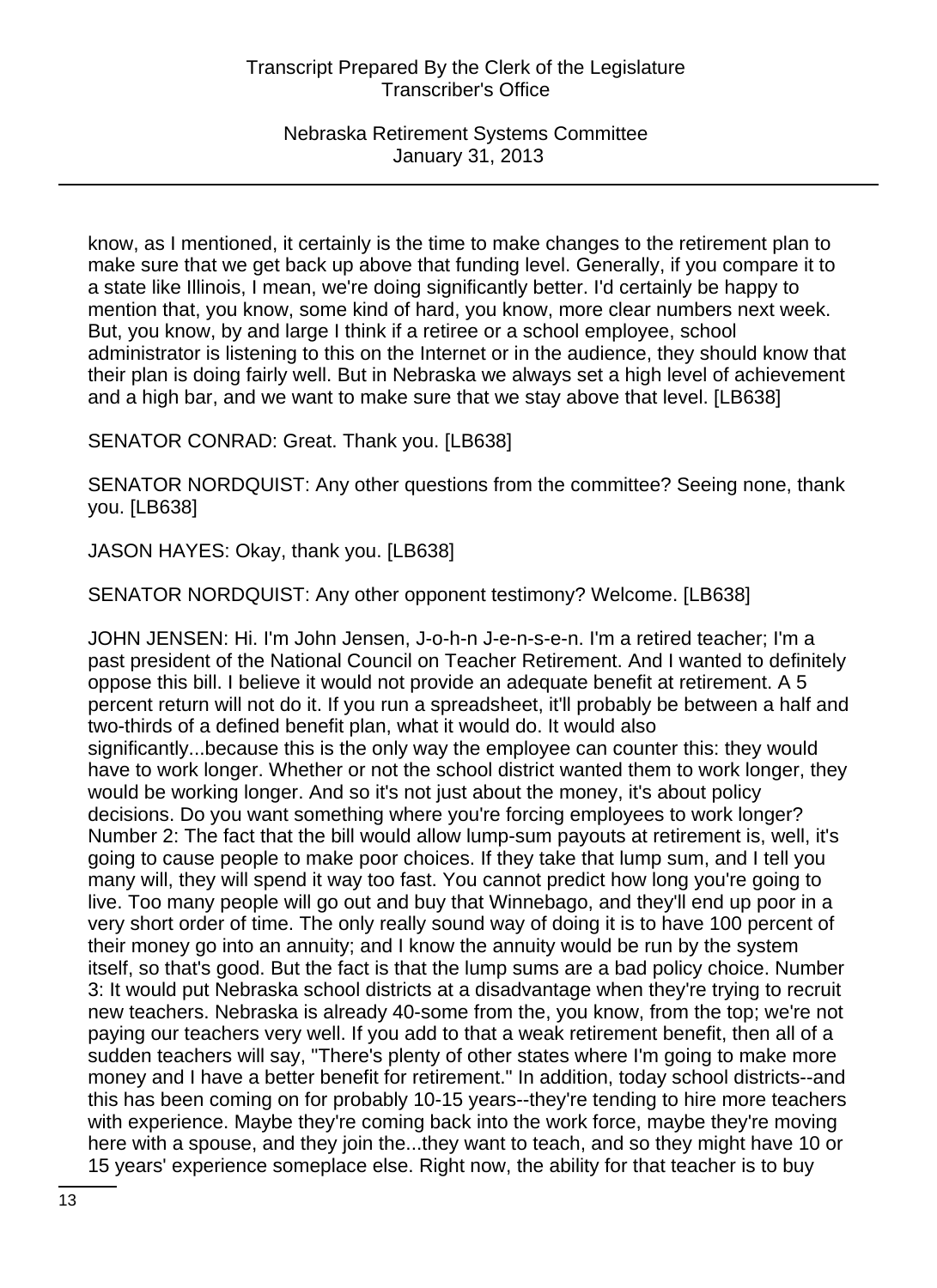Nebraska Retirement Systems Committee January 31, 2013

into our defined benefit plan up to ten years, if they have that much experience. So they're not starting from zero. It does add some portability to our current plan that way. I believe...I'm not...I haven't read everything in the cash balance bill, but I don't think it would allow for a teacher coming in to put in X number dollars into that cash balance account. In other words, they would truly be starting at zero. Number 4: I don't believe it's needed. As has been said by Jason before, Chairman Nordquist does have a bill that I believe will address the long-term funding of the system. And I just believe that it's not needed, for that reason. Number 5: Keep in mind that 100 percent of the current liability will still be here if you pass this bill. And there will have to be a separate pooling from the cash balance money and the defined benefit money. One of the problems with the pool of the defined benefit money--and I believe Mr. Hayes mentioned this--not only do you have the problem where you don't have the new teachers, with the money coming in from them, but the average age of these people in the defined benefit plan will increase. Right now the plan is fairly static: the average age is probably in the mid-30s, and that remains about the same. Therefore actuaries can say, yeah, 8 percent is a good return I can back, or whatever he says it should be. On the other hand, if the age of this group over here gets closer to retirement and there's fewer years to pay off any unfunded liability, not only does the actuary say you're going to have to pump in a lot more money, but the liability will increase, because he will say, no longer can you invest it in such a way that you could get an 8 percent return; it's going to have to be more...it would be like a financial advisor saying to someone, when you're 65 don't go out and risk it all in stocks. And the actuary would say the same thing here. And that, of course, would increase the cost of that plan. So, in summary, it's inadequate; it allows for bad decision making by participants; it makes teacher recruitment more difficult; it is not needed; the unfunded liability does not go away; and the legacy plan becomes more costly. And with that, if you have any questions, I'll be glad to try to answer them. [LB638]

SENATOR NORDQUIST: Thank you, Mr. Jensen. Any questions from the committee? Seeing none, thank you. Any additional opponent testimony? I don't see any. I will read into the record here, we do have opposition...sorry. Opposition or...? [LB638]

ANN POST: Neutral. [LB638]

SENATOR NORDQUIST: (Exhibit 1) Neutral. Okay, just come on up. Real quick, I'm just going to say we did get a letter in opposition from the Nebraska Council of School Administrators, from Dr. Mike Dulaney; that is at your desk. Welcome for neutral testimony. [LB638]

ANN POST: (Exhibit 3) Okay. Good afternoon. My name is Ann Post. I'm here today testifying on behalf of the Lincoln Independent Business Association. Today I'm here testifying in a neutral capacity as to LB638 and LB639. However, LIBA is very much in support of the spirit of these bills and the recognition that broad, systematic change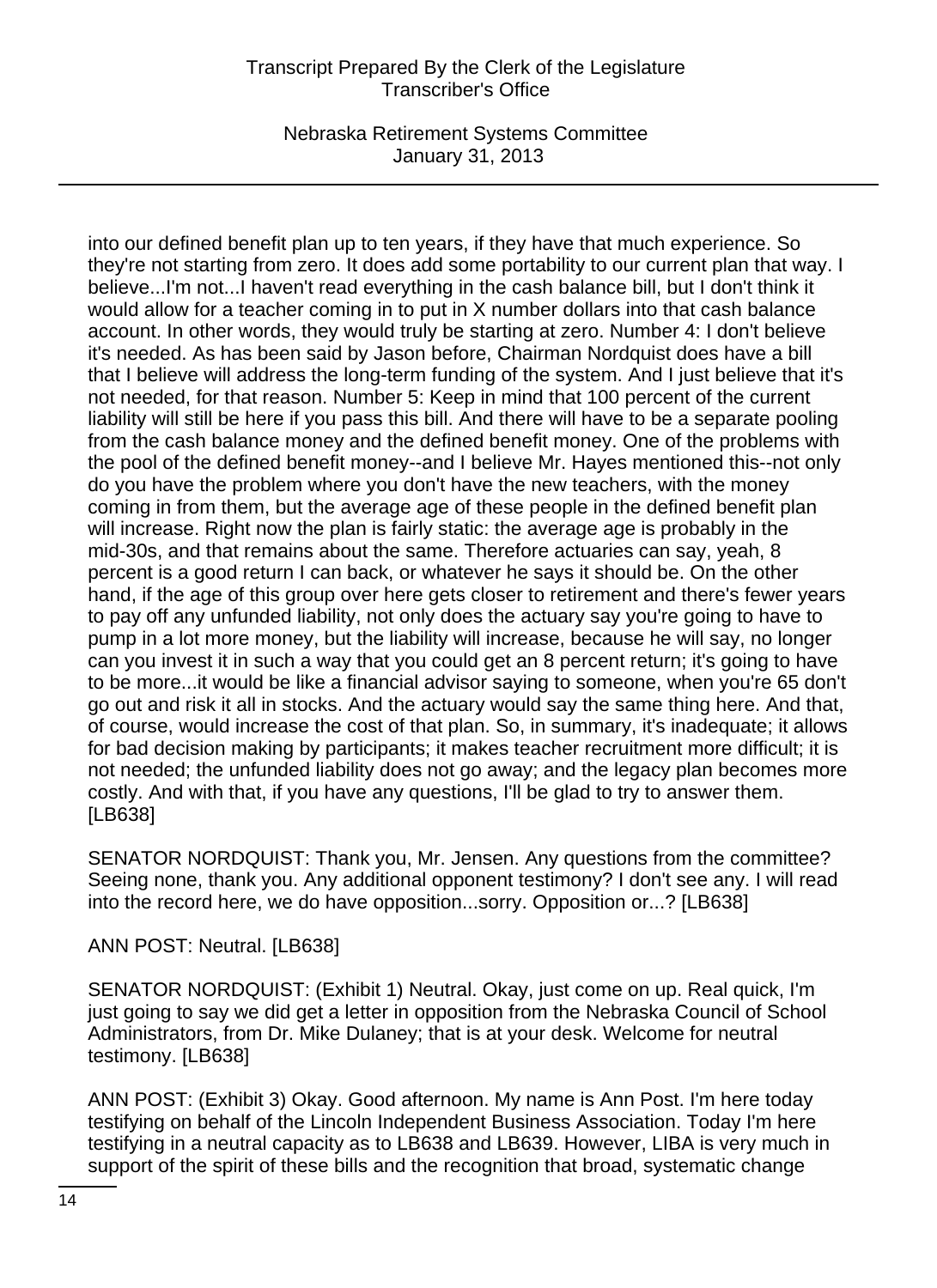Nebraska Retirement Systems Committee January 31, 2013

within the Nebraska Public Employees Retirement System is necessary. Now, LIBA is not testifying in support of these bills because we've not had time to convene our committees, to talk with our board, to examine and discuss the particulars of LB638 and LB639. So we are not sure if this particular solution is the solution that NPERS demands. In fact, we weren't aware that this idea would be reintroduced until about a week ago. However, months before learning about these bills and learning about Senator Nelson's ideas for NPERS, our organization became aware of the huge amounts of liability amassing within the NPERS system. Our committees of concerned citizens engaged in prolonged and very detailed discussion about the Public Employees Retirement System, about the liability amassing, and about what could possibly be done about it. As of now, the fruits of those discussions have resulted in a letter that our board approved and was sent to each and every state senator right about the time this session started, which...I have copies for the state senators here, in case you would like to see it again. Now, LIBA isn't an organization of people who are experts in retirement systems. We don't have all the answers when it comes to developing a new retirement system, especially one for as many employees as are involved in this system. However, we've looked at the facts, and the facts are that the NPERS system as a whole is \$2.3 billion underfunded. When you do the math, this turns out to be around \$3,214 of liability for each and every household in Nebraska. And these unfunded liabilities are only expected to increase next year. Now the bottom line is that these defined benefit pension programs are a risk that Nebraska taxpayers can't afford. The risk is borne both by the private individual taxpayer, who sooner or later is going to have to pay into the fund to make up this unfunded liability, and also Nebraska's public employees who pay into this system year after year not sure when it is that the system is going to come between a rock and a hard place and their benefits might have to change. Now the unfunded liability amassed in Nebraska's defined benefit pension plan has reached a tipping point. It's at a point where Nebraska's leaders must address this problem and develop solutions, solutions that actually solve the problem instead of making a few tweaks and palliating changes. Nebraska needs solutions which will remove the cloud of liability that's hanging over its citizens and to help move them into a clearer future. [LB638]

SENATOR NORDQUIST: All right. Great. Thank you. Thank you, Ann. Any questions from the committee? Senator Mello. [LB638]

SENATOR MELLO: Thank you, Chairman Nordquist. And thank you, Ann, for your testimony. You may not have this information available today, but if you could get it to me, I would greatly appreciate it. I know that LIBA is a membership organization, am I correct? [LB638]

ANN POST: Yes. [LB638]

SENATOR MELLO: If you could find out...and it's in general, I think, with a somewhat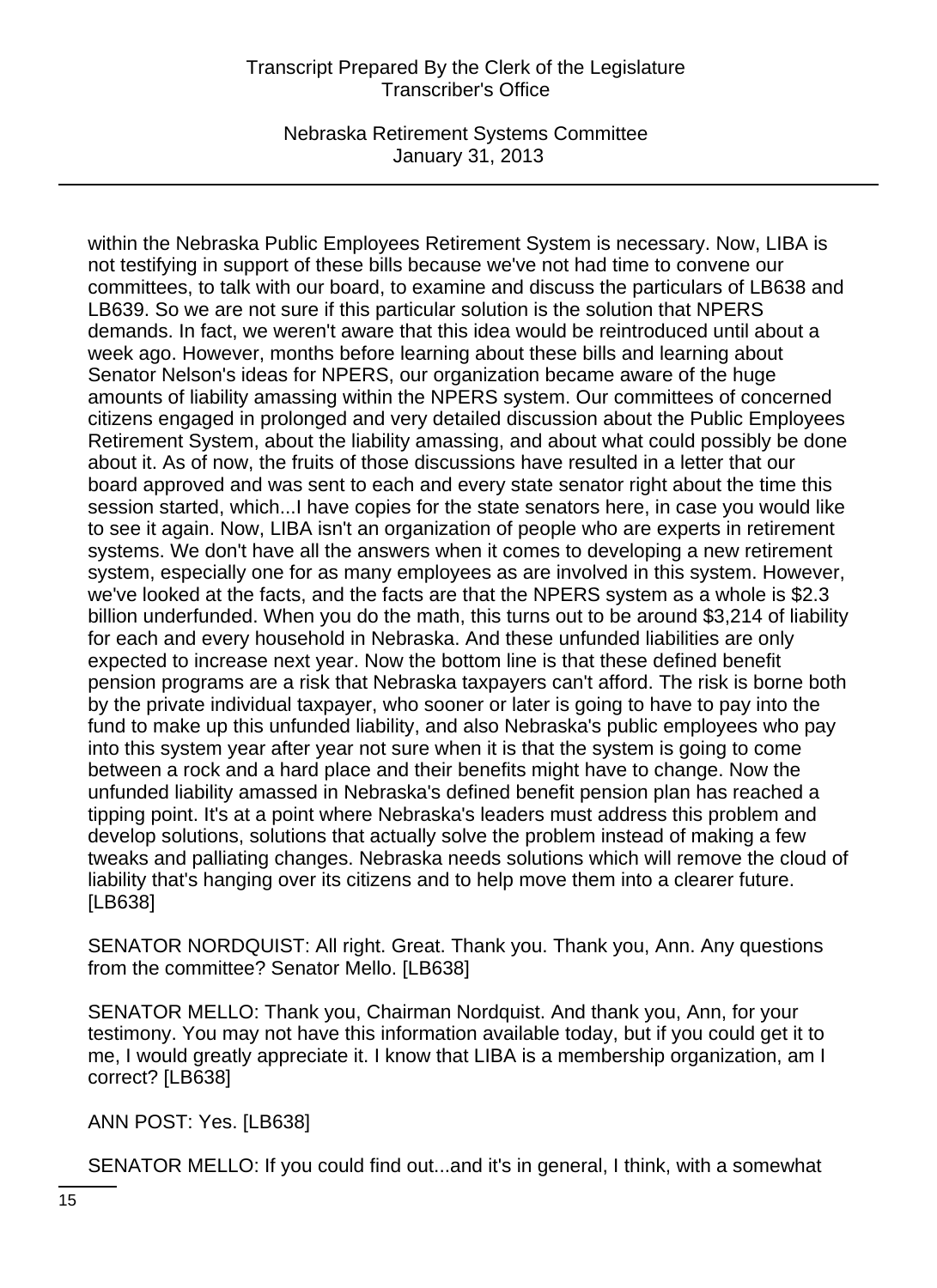Nebraska Retirement Systems Committee January 31, 2013

similar concept that we're discussing in regard to public benefits in regard to who's ultimately on the hook for those public benefits. It would be, I think, wise for me to ask...and if you can get it, it would be great; if you can't, I'd appreciate learning more. What actually...I mean how many workers or people who are employed by LIBA members qualify currently, right now, for any public benefits? That would incorporate Medicaid; that would incorporate food stamps; it would incorporate any kind of pension issues at all in regard to...that the taxpayers themselves would be covering. And, if possible, if there's a way...if you can't figure that out, I can understand. But if you could also explore what potential benefits they may qualify for in the future, that would also be helpful, because I understand that there are some that would qualify for, maybe, Medicaid in the future, so to speak, because they don't have health insurance or food stamps because they don't...because they may lose a job in the future. So if you can't get that information currently, right now, if you could get an estimate, I would greatly appreciate that. [LB638]

ANN POST: I can tell you that I...right now with my job in policy and research I am not intimately aware of all the public resources that our members qualify for. I know that in our committee discussions we have had people that talked about their time working for the state government, how the public benefits programs affected them, and also about how...their experience with Medicare or Medicaid, so that we have had some input of that, but I'm not directly familiar with how many of our members. [LB638]

SENATOR MELLO: I...and if you can't get those estimates or can't get that information, I'd...if anything, I'd like a follow-up, possibly, to find out how we can try to get some estimates of anything. That would be great. [LB638]

ANN POST: Okay. [LB638]

SENATOR MELLO: Thank you. [LB638]

SENATOR NORDQUIST: Thank you. Other questions from the committee? Seeing none, thank you for your testimony. Additional neutral testimony on LB638? Welcome, Phyllis. [LB638]

PHYLLIS CHAMBERS: (Exhibit 5) Good afternoon, Chairman Nordquist and Retirement Committee members. My name is Phyllis Chambers, P-h-y-l-l-i-s C-h-a-m-b-e-r-s, and I'm the director of the Nebraska Public Employees Retirement Systems. I'm here to testify neutral on LB638. The Public Employees Retirement Board discussed this year's retirement legislation at their meeting on January 28 and directed me to present the agency's concerns regarding this bill. This creates a cash balance plan for all new hires in the school plan. The language in the bill appears to mirror the state and county cash balance plan statutes currently in effect. And it is helpful, if the cash balance plan were to be adopted, that it be similar to the existing plans, for both administrative reasons and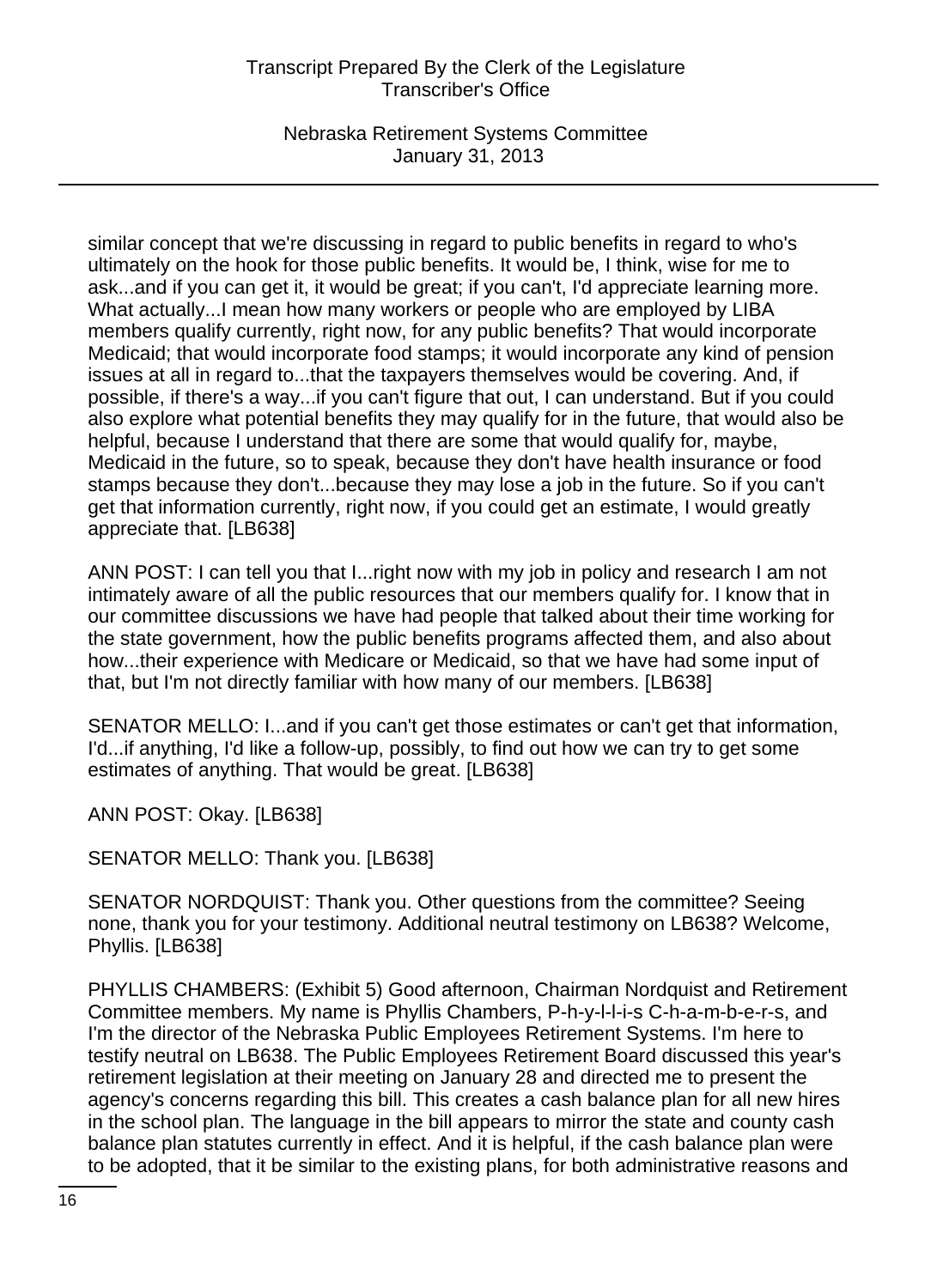Nebraska Retirement Systems Committee January 31, 2013

equity reasons. We do have some questions, however, related to the bill that would need to be addressed. Will the cash balance plan be a tier of the defined benefit plan or will it be a separate plan altogether? In other words, will it be in a separate trust or will it be combined? If the cash balance is not a tier and created as a separate trust, how then will the defined benefit plan be funded as the plan ages, as fewer active employees are paying in and more retirees are collecting benefits? You would need to find alternative sources to fund the defined benefit plan. In talking with the actuary, if the cash balance is created as a second tier, the funds could be commingled in the same trust. When that happens, the actuarial value of the cash balance and defined benefit would be valued together. The funded ratio of the cash balance members would be dependent on, then, the defined benefit funding level, which is currently 77 percent. The ability to grant a dividend to cash balance members would be contingent on that funded ratio. At the present time I believe the bill talks about a 100 percent, or equality, with the contribution levels. So it would be a long time, probably, before any kind of dividend would be able to be awarded to those members that would be in that portion of the school plan. Administratively, NPERS does the recordkeeping for the school, judges, and Patrol defined benefit plans internally. We contract with Ameritas to perform the recordkeeping for the cash balance and defined benefit plans. Ameritas has the ability to track the daily account values, the interest credits, and the dividends. And since the defined benefit plans are really formula benefits, NPERS software does not need to track daily account values the way we do with cash balance or defined contribution plans. Implementing a cash balance plan, however, will require school reporting agents to report to two separate entities for their employees, those in the defined benefit and those in the cash balance plan. And NPERS would need to design and develop a process for the reporting and accounting for the different recordkeeping systems. The bill requires new hires to be in the plan. It is our understanding that a member who is retired with a break in service of five years or more would be considered a new member and enrolled in the cash balance plan. Is there any difference if they have refunded their account or not? We weren't sure. If they have not refunded, what would happen to the employee and employer contributions in their account? Would the employer portion be forfeited? And would their account be refunded or transferred to the cash balance? We have a number of school employees who retire and return to work after 180 days and begin a second benefit. Would this bill allow retired members receiving a monthly benefit to return to work and begin a new benefit in cash balance or would it be in defined benefit? The bill does define a break in service of 120 days before returning to work, but our current school statutes require a break of 180 days. So I don't know if that's...with the state and county it is 120 days, but the schools would be 180. The Public Employees Retirement Board currently consists of nine members. This bill proposes changing the board. There are six representatives from the member plan groups and two public members not in the plans and then the Chief Investment Officer, who is a nonvoting member, on the board presently. The current number of board members and the composition of the board permits the PERB to function very well as it is. We're questioning why the bill proposes adding four new public members to the retirement board. Adding a new plan or tier is a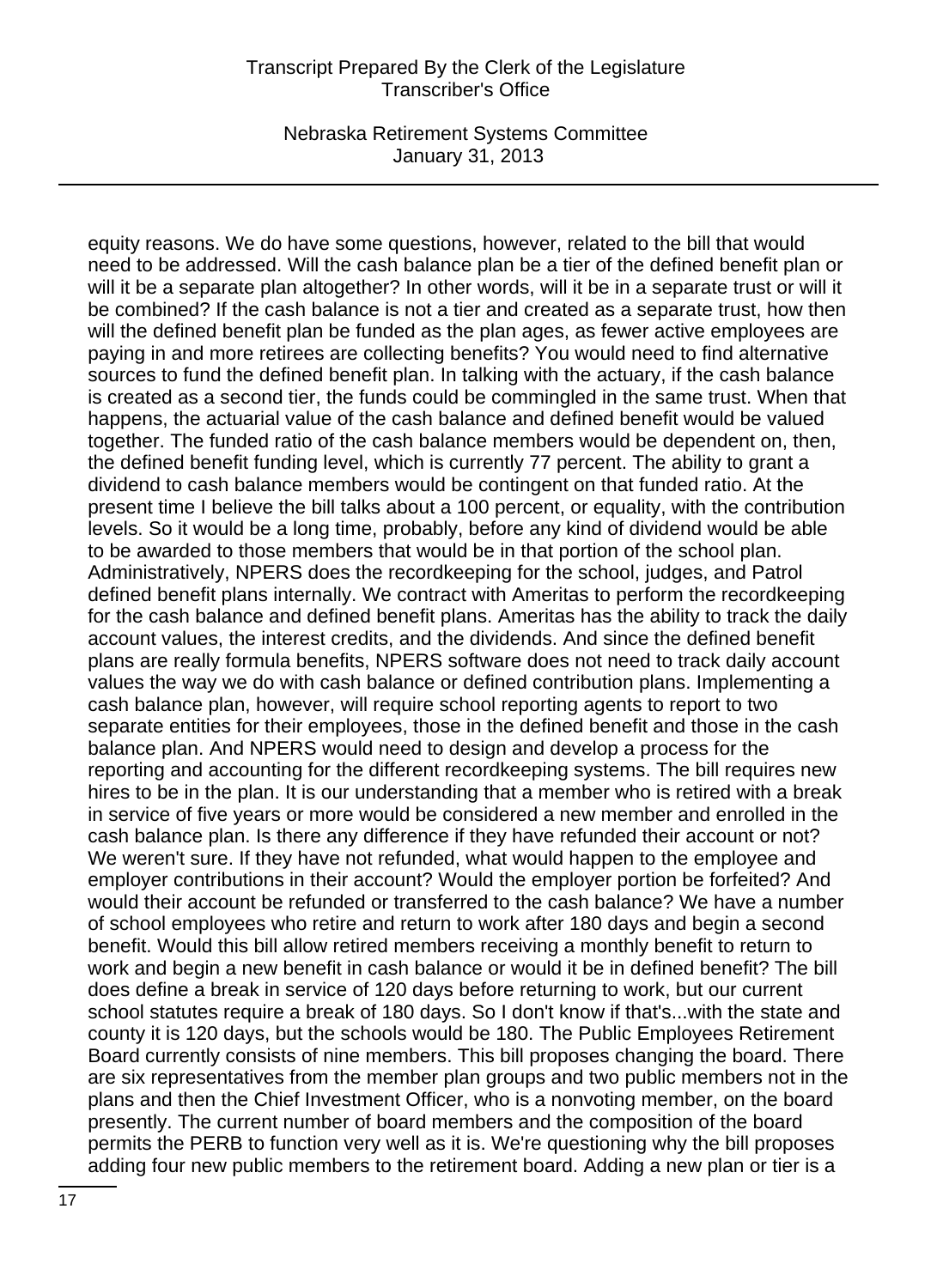complex endeavor. The PERB and NPERS staff have not had ample time to review the bill completely, but we estimate there would be substantial costs involved in creating a new cash balance plan for the schools. There are many details that would need to be determined regarding the implementation and the ongoing operation of the plan. We provided a rough estimate in the fiscal note of approximately \$163,000 the first year and \$153,000 the second year and going forward. The costs include actuarial study, programming, recordkeeping, staffing requirements, and implementation costs. Further analysis is needed to accurately assess the needs associated with this bill. And I would be happy to answer any questions. [LB638]

SENATOR NORDQUIST: Thank you, Phyllis. Any questions from the committee? Seeing none... [LB638]

PHYLLIS CHAMBERS: Okay. [LB638]

SENATOR NORDQUIST: ...thank you. [LB638]

PHYLLIS CHAMBERS: Thank you. [LB638]

SENATOR NORDQUIST: Any additional neutral testimony? Seeing none, that will close the hearing on LB638, and we'll go ahead with LB639. Senator Nelson has already opened. So proponent testimony on LB639? Seeing none, and with that, we'll move to opponent testimony. I have a note that Judge Cassel needs to leave a little early, so please come on up. Welcome. [LB638 LB639]

WILLIAM CASSEL: Thank you. Senator Nordquist and members of the committee, my name is William Cassel, C-a-s-s-e-l. I am a judge of the Nebraska Supreme Court, although I am not appearing on behalf of the court to testify today. I strictly am appearing on my own behalf. Senator Nordquist has assisted me; I'm due to leave for Alliance to conduct a nominating commission hearing that convenes early tomorrow morning. So I'm leaving in just a few minutes to head across the state for that purpose. And before leaving, I appreciate the opportunity to talk to you about this bill. And I want to emphasize that nothing...that this bill would have any impact on me personally. I was appointed to the Nebraska Supreme Court in May of...well, appointed, took office in May of 2012. Prior to that I was a judge of the Nebraska Court of Appeals for eight years. For 12 years before that, I was a district court judge for the, originally, 15th Judicial District that was later merged into the 8th Judicial District. I have nearly 21 years' service, which is more than the maximum service under the existing defined benefit plan. Nothing you do will affect me, but I'm concerned about the future. And having been a judge and been a judge in this system for a long time, I think I have a perspective that is, I hope, valuable to you. And President Harry Truman frequently said: The only thing new in this world is the history that you don't know. There will be others, I suspect...and I haven't talked to the others that I see in the back of the room who I suspect will be talking to you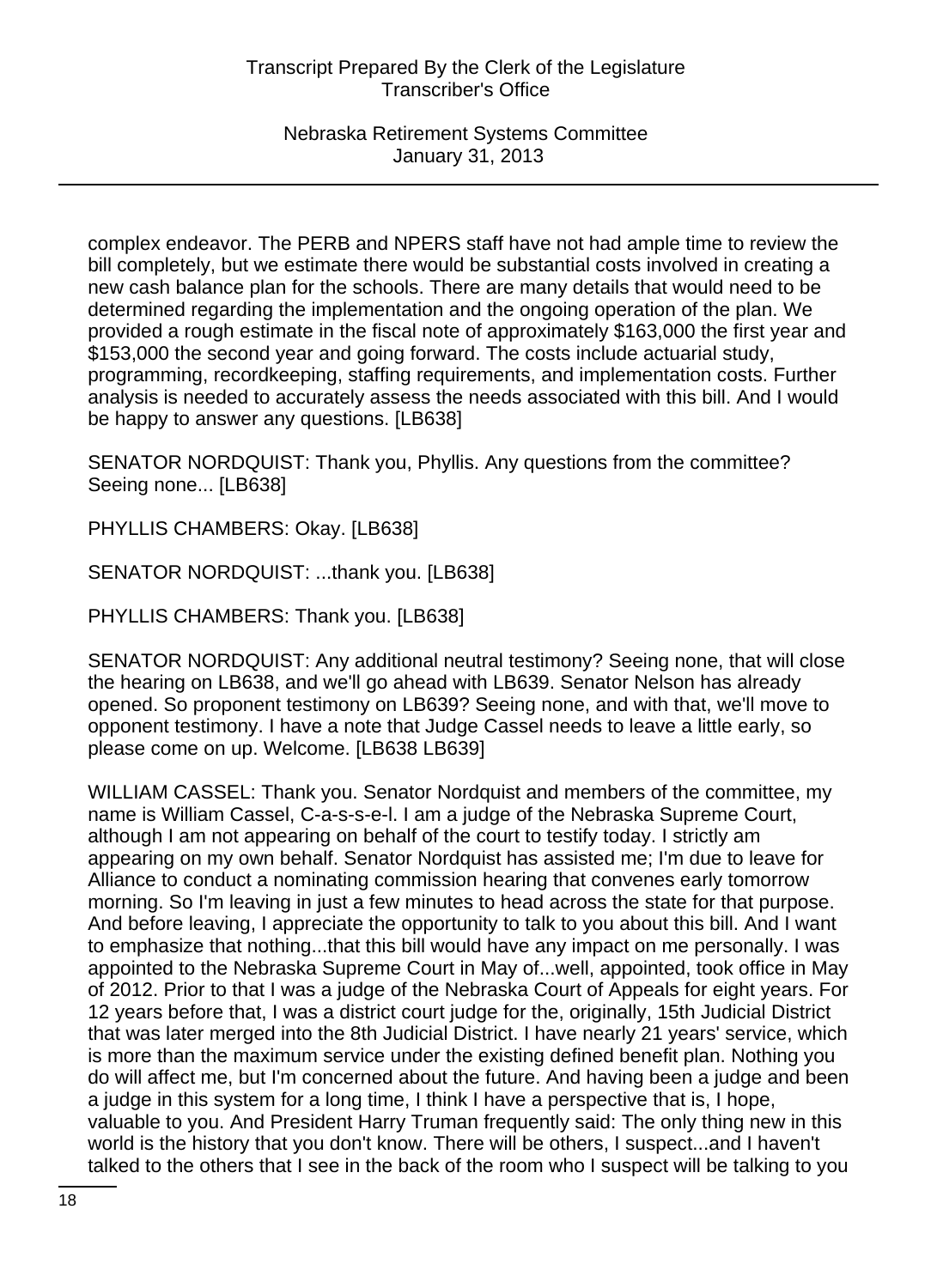Nebraska Retirement Systems Committee January 31, 2013

about this legislation. There will be others that will probably talk to you about what impact this change would have on the recruitment of new judges. And I have no doubt it would be very adverse to the recruitment of new judges. I suspect there will be others that will talk to you about the effect that this would have on the average age of people coming into the judicial system, tends to be much higher than it was in my particular instance. When I became a judge I was only 36 years of age. I may look ancient, but I'm only 57, and I expect to be around for another 10 or 20 years in my present position, my health accommodating that. So judges, by and large, however, practice law for a longer period of time, and they come into the system at a much later age time than the typical state employee, whether you're talking about teachers, State Patrolmen, or other groups. Judges are different. They're also a very small group. But the most important thing that I want to talk to you about today and the reason I referred to President Truman and his truism about history is that the history of judicial pension systems in the United States came about because people could not afford to leave the bench. And if you do not provide an adequate pension system for your judicial officers, you will end up with people staying on in judicial office long after they ought to have left and retired in dignity. And that is the lesson of history that I want to leave with you today. The most important thing to the system, as a delivery of judicial services to the public of Nebraska, is to have the best people that you can have in the system. And if people realize that they can't leave financially, they will stay on even if they know in their heart of hearts that they probably shouldn't. And so, members of the committee, I leave you, respectfully, with this view that the defined benefit plan is the most advantageous on a statewide basis to the public interest of all of the citizens of Nebraska. Now I realize there's other legislation that will be coming before you with funding challenges about our existing systems, and I know the judges will want to work with the committee to solve those challenges. But it would be abandoning almost 100 years of history of judicial pension systems, nationwide I'm talking about, to switch from a defined benefit to a defined contribution, and it would have enormously adverse consequences. And I appreciate your time. [LB639]

SENATOR NORDQUIST: Thank you. [LB639]

WILLIAM CASSEL: And you're going to get me out of here, unless you have a lot of questions... [LB639]

SENATOR NORDQUIST: Sure. Sure. [LB639]

WILLIAM CASSEL: ...with five minutes to spare... [LB639]

SENATOR NORDQUIST: Well, thank you. [LB639]

WILLIAM CASSEL: ...and I appreciate that. [LB639]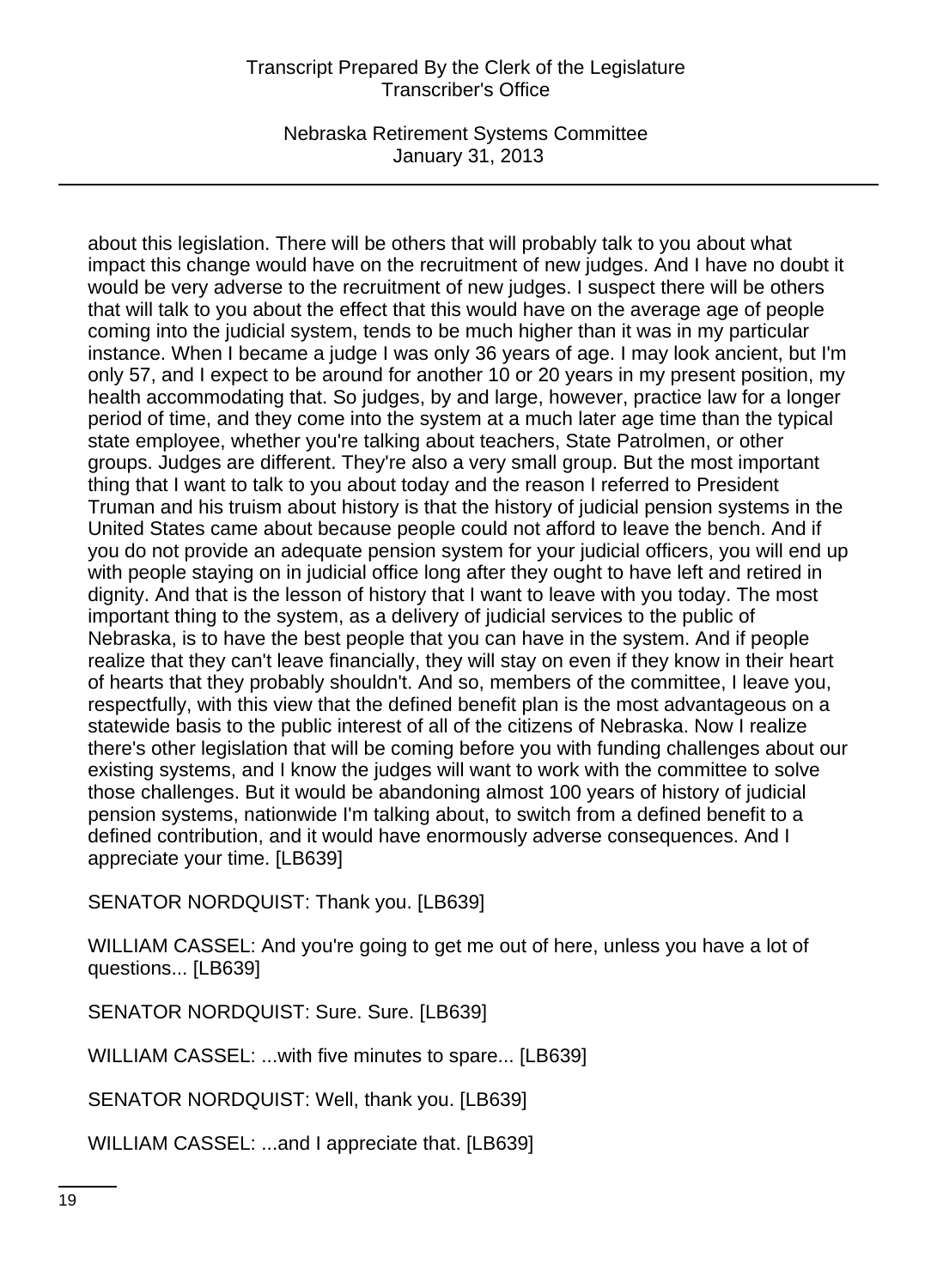SENATOR NORDQUIST: And thanks for your comments and for your service. Any questions from the committee? Seeing none, you can hit the road. [LB639]

WILLIAM CASSEL: Thank you very much. [LB639]

SENATOR NORDQUIST: Yeah, thank you. Additional opponent testimony? Welcome. [LB639]

MARSHA FANGMEYER: Thank you, Chairman Nordquist and the Retirement Committee. My name is Marsha Fangmeyer, M-a-r-s-h-a F-a-n-g-m-e-y-e-r. I am the president of the Nebraska State Bar Association. I appear here today in opposition to LB639. The bar association opposes putting newly appointed judges into a defined contribution retirement plan instead of keeping them in the defined benefit plan that is in place currently for judges on the bench. We oppose the creation of two separate benefit systems for judges. Right now, judges are compensated equally, without regard to time on the bench or the area of the state they serve. We oppose the idea that judges working side by side will be compensated differently; it just does not seem appropriate. It's also important for the committee to remember that judicial retirement system that we have now is paid for by the court filing fee and by contributions from the judges themselves. That contribution was increased just two years ago. If this bill were to pass, it may set a precedent also for changing other parts of the benefit package for newly appointed judges, for instance, perhaps, medical insurance. And I believe the defined contribution retirement plan will likely provide a smaller benefit upon judges retirement than the current program. Why is this important to us? Judge Cassel mentioned it: reducing the benefits for judges is going to make it more difficult to attract qualified lawyers to serve as judges. And we are interested in keeping our well qualified judiciary and to attract good lawyers to apply for these positions. And the benefit package will certainly make a difference there. We need a benefit package, and a salary of course, that is sufficient to attract the best and the brightest attorneys in the state to serve as judges. So we urge you not to advance LB639. I'd be happy to answer any questions. [LB639]

SENATOR NORDQUIST: Thank you, Marsha. Any questions from the committee? Seeing none... [LB639]

MARSHA FANGMEYER: Thank you. [LB639]

SENATOR NORDQUIST: ...thank you for your testimony. Additional opponent testimony? Welcome. [LB639]

STEVE BURNS: Good afternoon. My name is Steve Burns. And as long as you don't get fancy, you'll get the spelling right; it's the easy way: S-t-e-v-e and B-u-r-n-s. I've been a district judge in Lancaster County for 16 years nearly, and I'm appearing on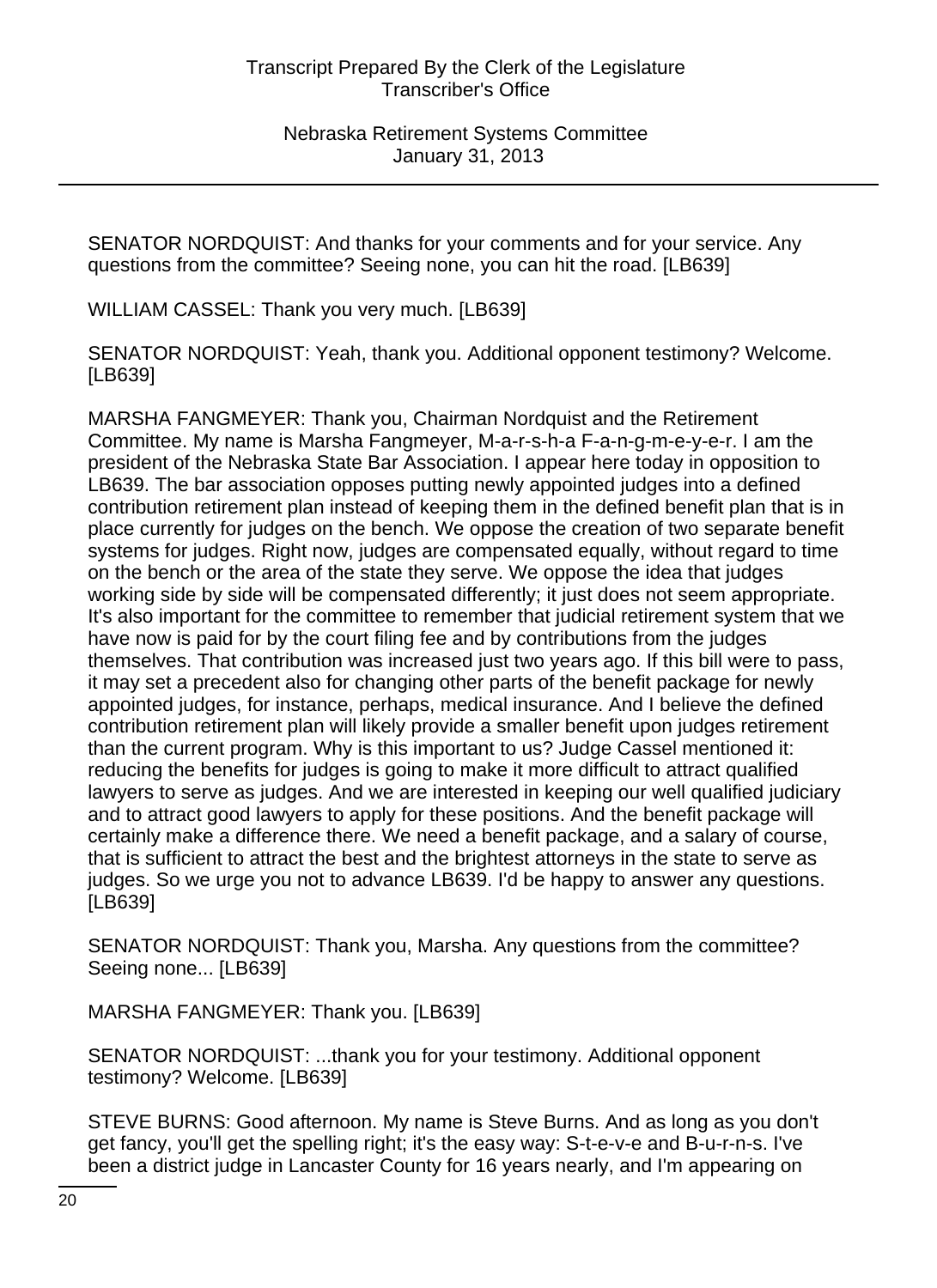Nebraska Retirement Systems Committee January 31, 2013

behalf of the Nebraska District Judges Association to oppose the proposed legislation. As Judge Cassel mentioned, none of us who are judges who are here opposing this bill are here out of any personal interest; it's not going to affect any of us one iota on a personal level. It does affect us, though, as citizens of this state, and we do oppose the bill. There's a number of reasons why we oppose the bill; I'm going to talk primarily about two of them. One of them is: What does the future look like for the judiciary as a result of this bill? And the second, is what funding results occur to the state, and obligations occur to the state, which, in our view, are unnecessary? Judge Cassel is an exception; I think I'm probably more a representative of the typical judge and...from this standpoint: I was not appointed until I was 49. For me to fully be qualified in the benefit program that we have, I'm going to have to be 69 before I retire. And as a result, I think it's fairly typical that many judges retire before they are fully vested in the full benefit of the fixed benefit program. So you might ask, well, why is this a big deal? Well, when you make a career change at age 49 and you have kids in college and you have a standard of living that you've become accustomed to, you can take a look at what judges are paid and you can tell it's not for the money. While we are paid considerably, it is not comparable to what is being made in the private sector in private practice. But what is, from a financial standpoint, something that we pay attention to is the fact that we are going to have some reliable income at the time of our retirement. We know what that's going to be. And so from that standpoint, there is some comfort and confidence that we can have in where we go forward. That allows people who are making considerably more money than what they're going to make in the judiciary, allows them the idea that they can go to the judiciary and have another career and have some comfort with regard to the economics of doing that. We are very concerned that if you change from the plan that we currently have, the fixed benefit plan, to a fixed contribution plan, that confidence is eroded. Consequently, though judges don't come to the judiciary for the money...but consequently you are going to affect those folks who are able to justify going to the judiciary, from an economic standpoint. Secondly is the financial impact on the state. We all know we've been through tough economic times here in the last couple of years. I look back, though, and I'm reminded that it wasn't but five or six years ago that, when we looked at the judges retirement program, we were seeing excess funds in the program; we weren't seeing a need for funds in the program. I think you have to ask yourselves as members of this committee when you're deciding whether you're going to pass this bill out of committee: Are we going to incur an obligation from the state General Funds that would not otherwise be there if, for example, five or six years from now we're back in the same point we were five or six ago? If you pass this bill, you have a General Fund liability that is totally unnecessary. I don't have a crystal ball; I can't tell you that that's what's going to happen. But I think that's something that you need to contemplate: is this current concern a concern that is resulting only from the movement of the economy and the cycle of the economy, which will return? And we do oppose the bill and hope that you vote against moving the bill out of committee. I'll be happy to answer any questions. [LB639]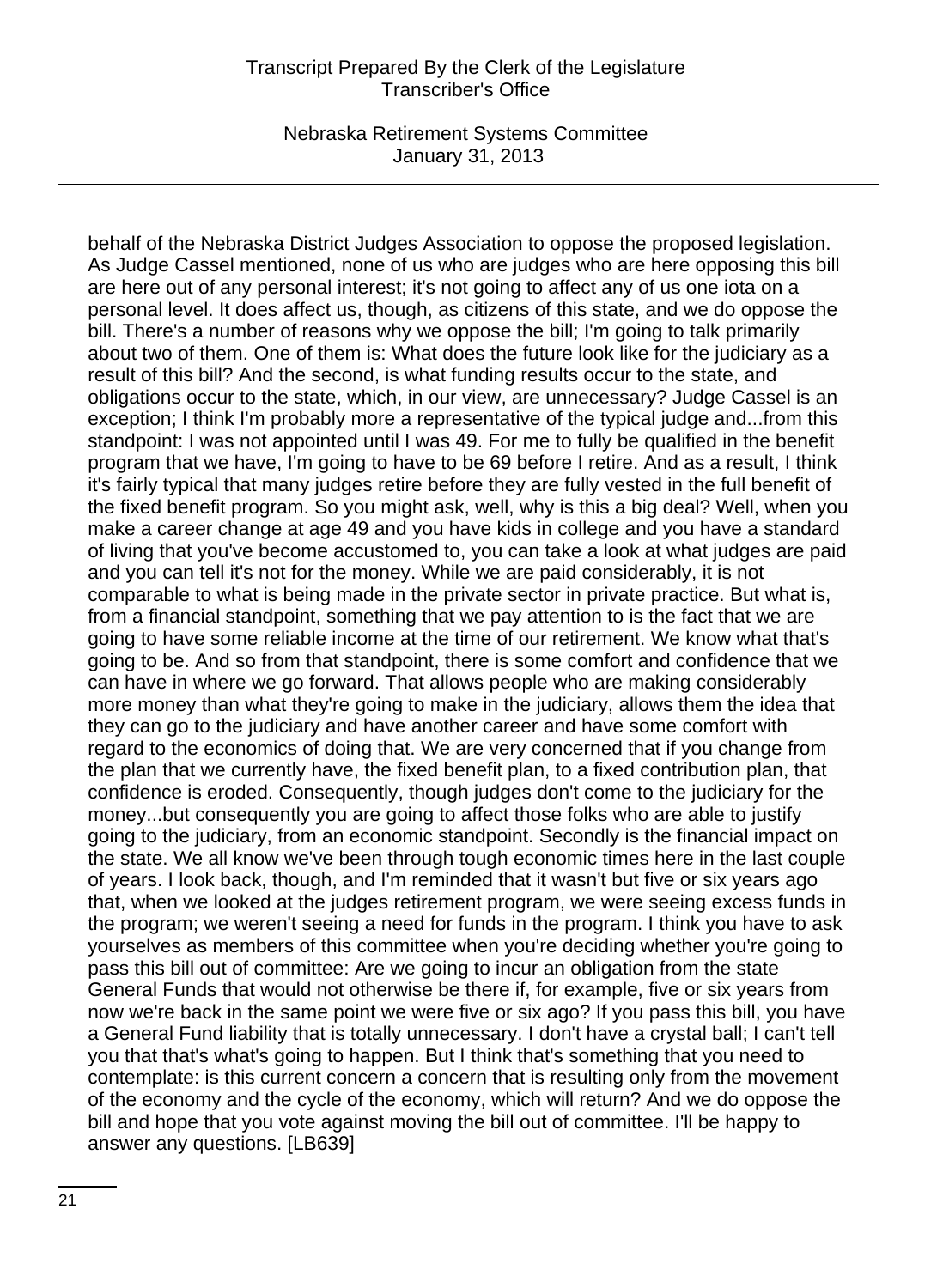SENATOR NORDQUIST: All right. Thank you for your testimony and service. And questions from the committee? No. I think... [LB639]

STEVE BURNS: All right. [LB639]

SENATOR NORDQUIST: ...we're set. Thank you. [LB639]

STEVE BURNS: Thank you. [LB639]

SENATOR NORDQUIST: Additional opponent testimony on LB639? Welcome. [LB639]

LAURIE YARDLEY: Chairman Nordquist, members of the committee, my name is Laurie Yardley, L-a-u-r-i-e Y-a-r-d-l-e-y. I am a Lancaster County Court judge, and I've been so for going on 18 years. And I'm also here on behalf of the Lancaster (sic) County Judges Association. On behalf of the association, we wish to ask that you not forward this bill as it pertains to the judges retirement. I do believe it would have a chilling effect on both the quality and quantity of applicants who would apply to be judges in the future. Again, as it's been previously stated, most of the judges are in their 40s and 50s, wouldn't have the benefit of contributing to the defined benefit program, or contribution program, for the length of time as...say if you started in the program when you were in your 20s. Not to say that I think that the attorneys are just looking at the retirement program as the main reason why they become a judge, because, in fact, if you look at it, after they become a judge, I think it becomes just an idea. I did some research, a little bit of research, and the average age, since 2011, of a judge retiring is 67; the oldest was 72; and the youngest was 63. And, again, some of them may not have their 20 years in, but a lot do, and they continue to work and contribute even though it certainly would make more sense to retire after their 20 years, when they have the full benefit. But, again, they continue to work well past the time that they could leave, so I think you have a group of dedicated professionals who work very hard. And I would ask that you not advance this bill. [LB639]

SENATOR NORDQUIST: All right. [LB639]

LAURIE YARDLEY: So any questions? [LB639]

SENATOR NORDQUIST: Thank you. And thank you for your service. Any questions from the committee? Seeing none, thank you. [LB639]

LAURIE YARDLEY: Thank you. [LB639]

SENATOR NORDQUIST: Additional opponent testimony? Welcome. [LB639]

MATT SCHAEFER: Good afternoon, Chairman Nordquist, members of the committee.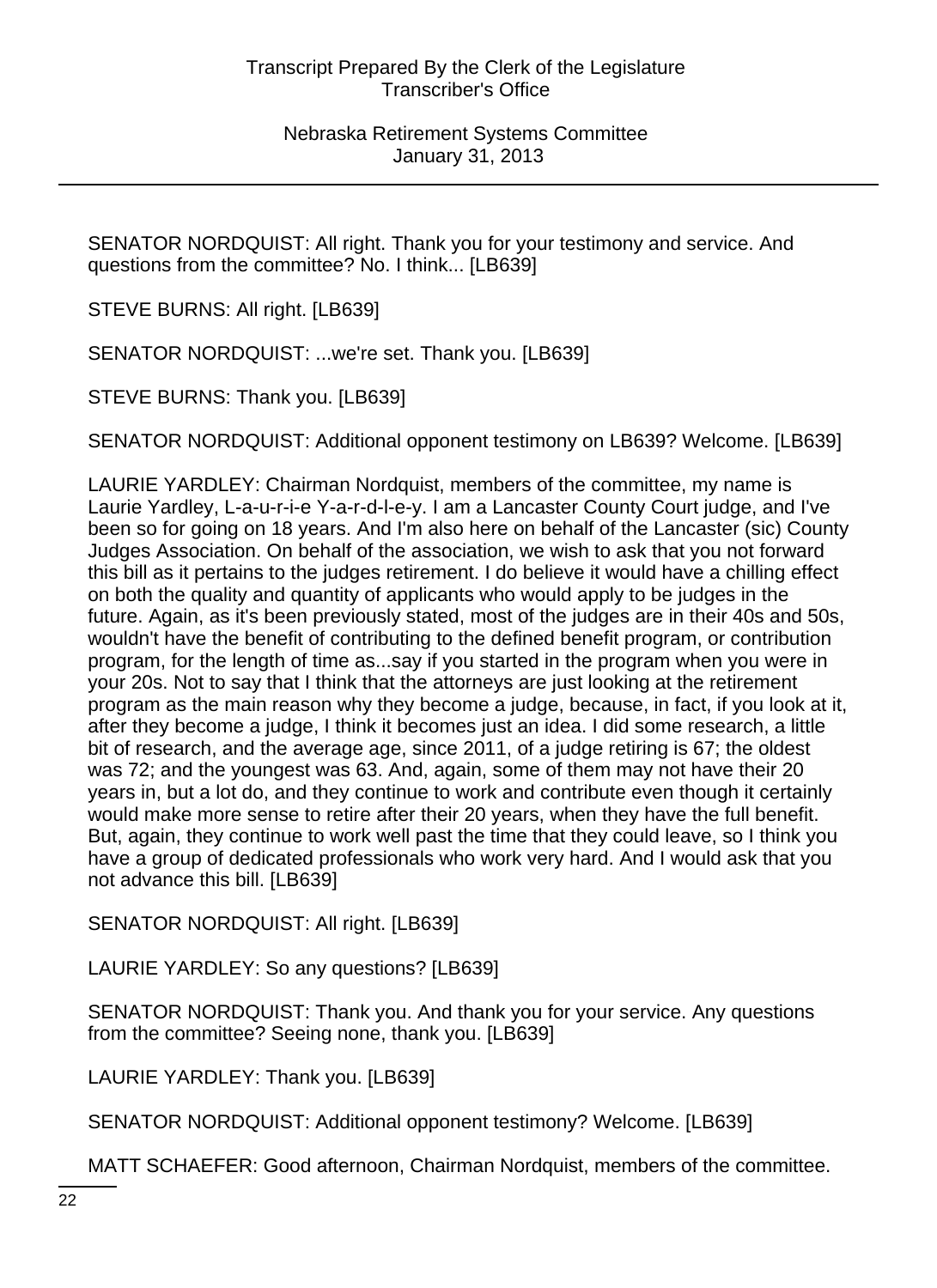Nebraska Retirement Systems Committee January 31, 2013

My name is Matt Schaefer, M-a-t-t S-c-h-a-e-f-e-r, and I'm a registered lobbyist appearing today on behalf of the State Troopers Association of Nebraska. While the association does appreciate Senator Nelson's interest in the State Patrol retirement plan, the association is opposed to setting up two retirement systems, one for current troopers and one for new hires. Two areas of concern I would briefly share with you that are similar to, I think, things you've heard already. The effect of a new plan on recruitment and retention of new hires. It's my understanding that other law enforcement agencies and police departments have defined benefit programs. And we would hate to see the state lose its considerable investment in training new officers who would work for the State Patrol for a few years and move on to a police department or agency that has a defined benefit program. And the second concern, similar to what you've heard already, is the effect on the existing plan. Putting new hires into a new plan would only compound whatever funding problem exists now. Thank you for your time. [LB639]

SENATOR NORDQUIST: Thank you, Mr. Schaefer. Any questions from the committee? Seeing none... [LB639]

MATT SCHAEFER: Thank you. [LB639]

SENATOR NORDQUIST: ...thank you. Any additional opponent testimony? Welcome. [LB639]

MIKE HEAVICAN: Good afternoon. Mr. Chairman, I'm Mike Heavican; I'm the Chief Justice of the Nebraska Supreme Court. I didn't know Matt was going to testify about the state troopers, but I will take you back to judges one more time. I won't be redundant and talk about all of the things that those who have already testified talked about, all excellent points. The Nebraska Supreme Court supports everything that was said in opposition to this bill in regard to recruitment and so forth. I would call your panel's attention to the funding mechanism for judges, which has traditionally come from court fees. And every year we try to carefully monitor the legislation that is put forward, and almost every year someone has what they think is a very good idea for the use of court fees, and they want to add \$1 or \$2 onto court fees. And we always oppose that because we have tried to keep court fees focused on funding judges retirement. And we hope you will continue to do that. We have not traditionally had to ask for General Fund dollars for the judges retirement fund. We understand that there are problems with the fund at the moment and will be for perhaps the next few years. But we would suggest that it would be better to handle those problems with an increase in court fees. Nebraska's court fees are relatively low compared to those of neighboring states and states around the country. So we obviously are going to want to work with you addressing deficits in the fund, but we feel pretty strongly that that can be done by using court fees where possible without greatly affecting the access to justice by the folks who have to pay those fees. [LB639]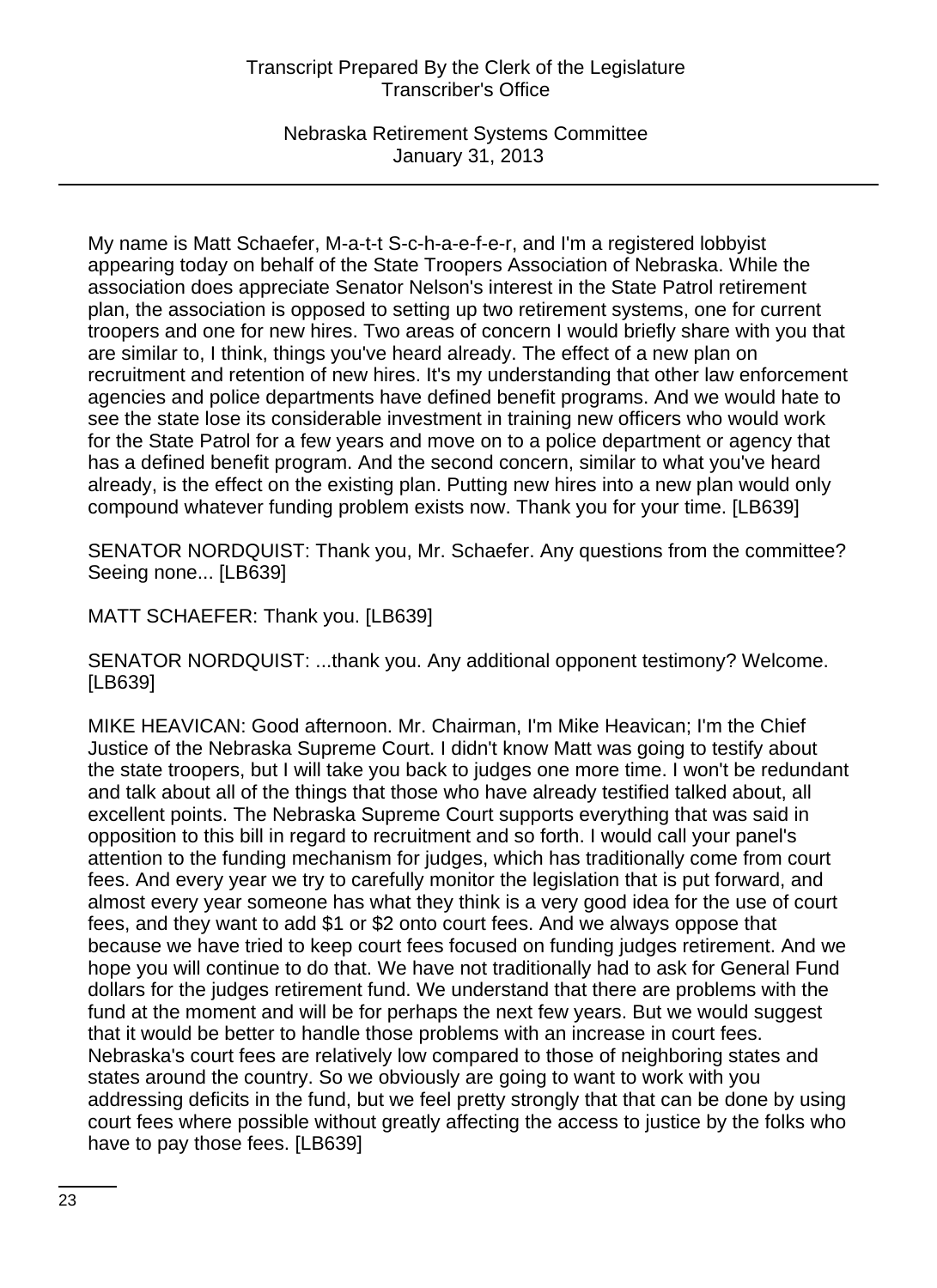SENATOR NORDQUIST: All right. [LB639]

MIKE HEAVICAN: Questions? [LB639]

SENATOR NORDQUIST: Thank you, Mr. Chief Justice. Any questions from the committee? [LB639]

SENATOR CONRAD: I have a question. [LB639]

SENATOR NORDQUIST: Senator Conrad, please. [LB639]

SENATOR CONRAD: Thank you, Your Honor. Just as a way of comparison, I guess, to the legal world: when looking at the policy questions before this committee and ultimately this Legislature in regard to the soundness and solvency of these critical systems, I was just thinking about when the court is presented with a question, they have the ability to, maybe, choose a more sweeping solution or to decide a case on the most narrow grounds possible. And it seems to me that we're all in agreement that there's a policy issue to be addressed here, and I'm thinking that maybe your testimony suggests that we should follow the court's good practice and find the most narrow grounds possible to address the solution, if that's a possibility. [LB639]

MIKE HEAVICAN: Certainly in regard to judges, I think that's what I'm saying. [LB639]

SENATOR NORDQUIST: Okay, thank you. Thank you. [LB639]

MIKE HEAVICAN: Thank you all very much. [LB639]

SENATOR NORDQUIST: Any additional opponent testimony? Seeing none, any neutral testimony on LB639? Welcome again. [LB639]

PHYLLIS CHAMBERS: (Exhibit 6) Good afternoon again. My name is Phyllis Chambers, P-h-y-l-l-i-s C-h-a-m-b-e-r-s, and I'm the director of the Nebraska Public Employees Retirement Systems. I'm here to testify neutral on LB639. This bill enrolls newly hired judges and State Patrol in the state employees cash balance plan. We would...we have similar concerns that we did with the other plan, LB638. Is it the intent to close the judges and State Patrol defined benefit plans? If new hires in these plans go into a different plan, they would go into a different trust; therefore, how would you fund the defined benefit plans as the plan ages, as fewer active employees are paying in and more retirees are collecting benefits? You would need alternative sources to fund the judges and Patrol defined benefit plans. Also, the reporting requirements would be different. Again, the Court Administrator and the State Patrol reporting agents would have to submit separate reporting to our office and to Ameritas, which would complicate the reporting of payroll and reporting of contributions. It is our understanding the bill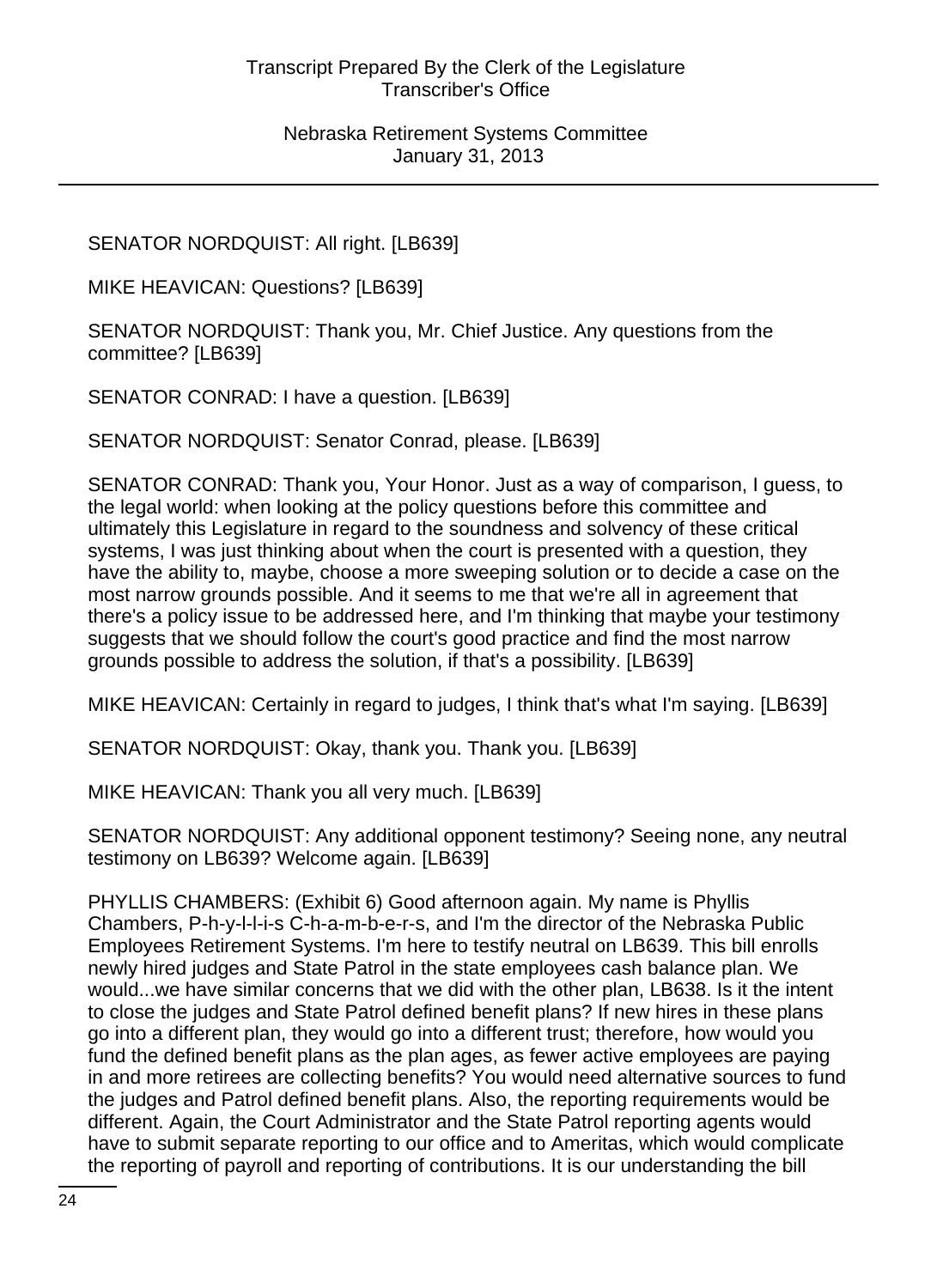Nebraska Retirement Systems Committee January 31, 2013

proposes that the judges and State Patrol would have the same...similar contributions and similar rules as the state and county employees follow at the present time for breaks in service, vesting, and return to work. But, specific to the State Patrol, the bill establishes age and service credit requirements for retiring and receiving an annuity, such as 10 years and 25 years of service and at ages 50 and 60. And I was unclear on that. Under a cash balance plan, a service credit is not used in calculating benefits. Currently, anyone in the state cash balance plan may select an annuity whenever they terminate or retire, regardless of their years of service or their age. The benefit is determined by the employee's cash account balance, in a cash balance plan. So the cash balance annuity would be based on an actuarial calculation of the member's age and the account value. And under this bill, would there be specific terms of employment required for Patrol members before they would be granted an annuity? I wasn't sure about that. The bill also mentions a supplemental plan for the Patrol. And the details of this plan are unknown and would need clarification. Again, the bill suggests...proposes that the retirement board would change to 12 members, adding 4 new public members. And we believe the current number and composition of the board allows the PERB to function very well as it is. Changing a plan is often more complex than adding a new one or creating a new one. The PERB and NPERS staff have not had ample time to review this bill completely, but we estimate that there are costs involved. We provided a rough estimate, in the fiscal note, of \$75,000 the first year and \$50,000 the second year and going forward. The costs would include an actuarial study, the programming, recordkeeping, staffing requirements, and implementation costs. So further analysis would be needed to accurately assess the needs associated with this bill. And I'd be happy to answer any questions. [LB639]

SENATOR NORDQUIST: Great. Thank you, Phyllis. Any questions from the committee? Seeing none, thank you. [LB639]

PHYLLIS CHAMBERS: Thank you. [LB639]

SENATOR NORDQUIST: Any additional testifiers on this legislation? Seeing none, Senator Nelson, would you like to close? [LB639]

SENATOR NELSON: Can you spare me five minutes? [LB639]

SENATOR NORDQUIST: Yes, whatever you need. We'll make the next committee wait; they don't need this room. (Laughter) [LB639]

SENATOR NELSON: Senator Mello's...thank you very much. I'm not going to talk at length. I simply want to reiterate some things that I said and that have already been emphasized here. We're not talking here, in these two bills, about the ability to make any changes in the existing defined benefit systems that we have. That's going to have to be addressed separately. What we are talking about here is the future, the new hires,